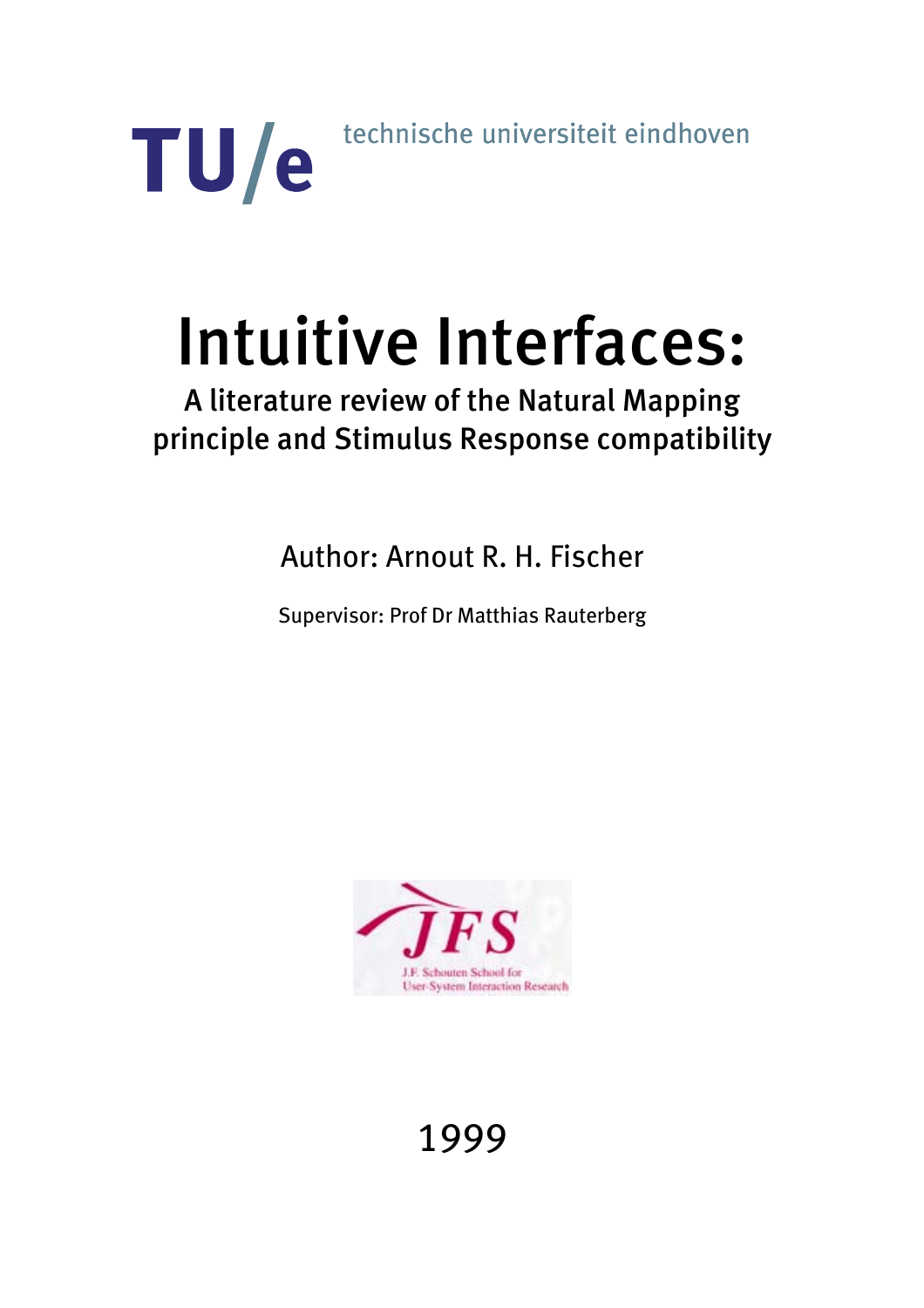# <span id="page-1-0"></span>Table of contents

| Τ                                                                         |
|---------------------------------------------------------------------------|
| Use both knowledge in the world and knowledge in the head 5<br>I.I        |
| I.2                                                                       |
| Make things visible: bridge the gulfs of execution and evaluation6<br>I.3 |
| I.4                                                                       |
| Exploit the power of constraints both natural and artificial7<br>1.5      |
| 1.6                                                                       |
| 1.7                                                                       |
| I.8                                                                       |
| $\overline{a}$                                                            |
| Problems with the use of Natural Mapping as a design aid 9<br>2.I         |
| $\overline{\mathbf{3}}$                                                   |
| 3.1                                                                       |
| 3.I.I                                                                     |
|                                                                           |
| 3.1.3                                                                     |
|                                                                           |
| 3.1.5                                                                     |
|                                                                           |
| 3.1.7                                                                     |
|                                                                           |
| 3.2                                                                       |
|                                                                           |
|                                                                           |
| 3.2.3 Cognitive model with the use of dimensional overlap 16              |
| 3.2.4 GOMS based hierarchic description of compatibility  17              |
| 4                                                                         |
| $4 \cdot I$                                                               |
| 4.2                                                                       |
|                                                                           |
| 4.3                                                                       |
|                                                                           |
| 5                                                                         |
|                                                                           |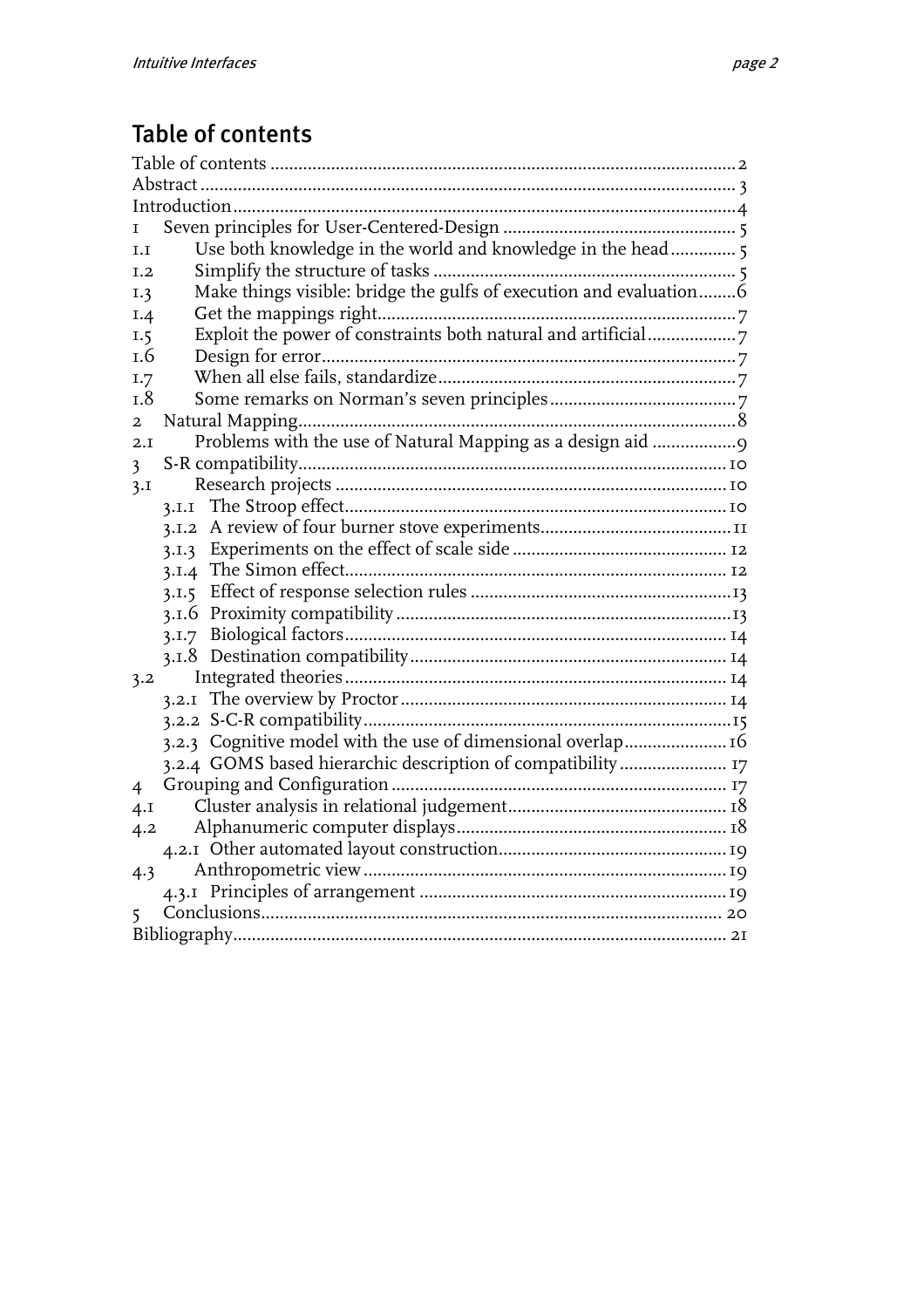# <span id="page-2-0"></span>Abstract

In this paper the possibilities for research into the development of a design method for user centred design based upon seven design principles formulated by Donald Norman (Norman, 1988) are reviewed. Special attention is focused on the principle of natural mapping and the possibilities for grouping and configuration of interfaces therein.

Although it is concluded that Norman's principles could be a good way of thinking for a designer, due to the lack of formalization the principles are (at the moment) not fit for use as a method. It also appears that a significant part of the theoretical background; especially on mental models, a unified compatibility theory, and the possibilities of usability gain by grouping and configuring, are lacking.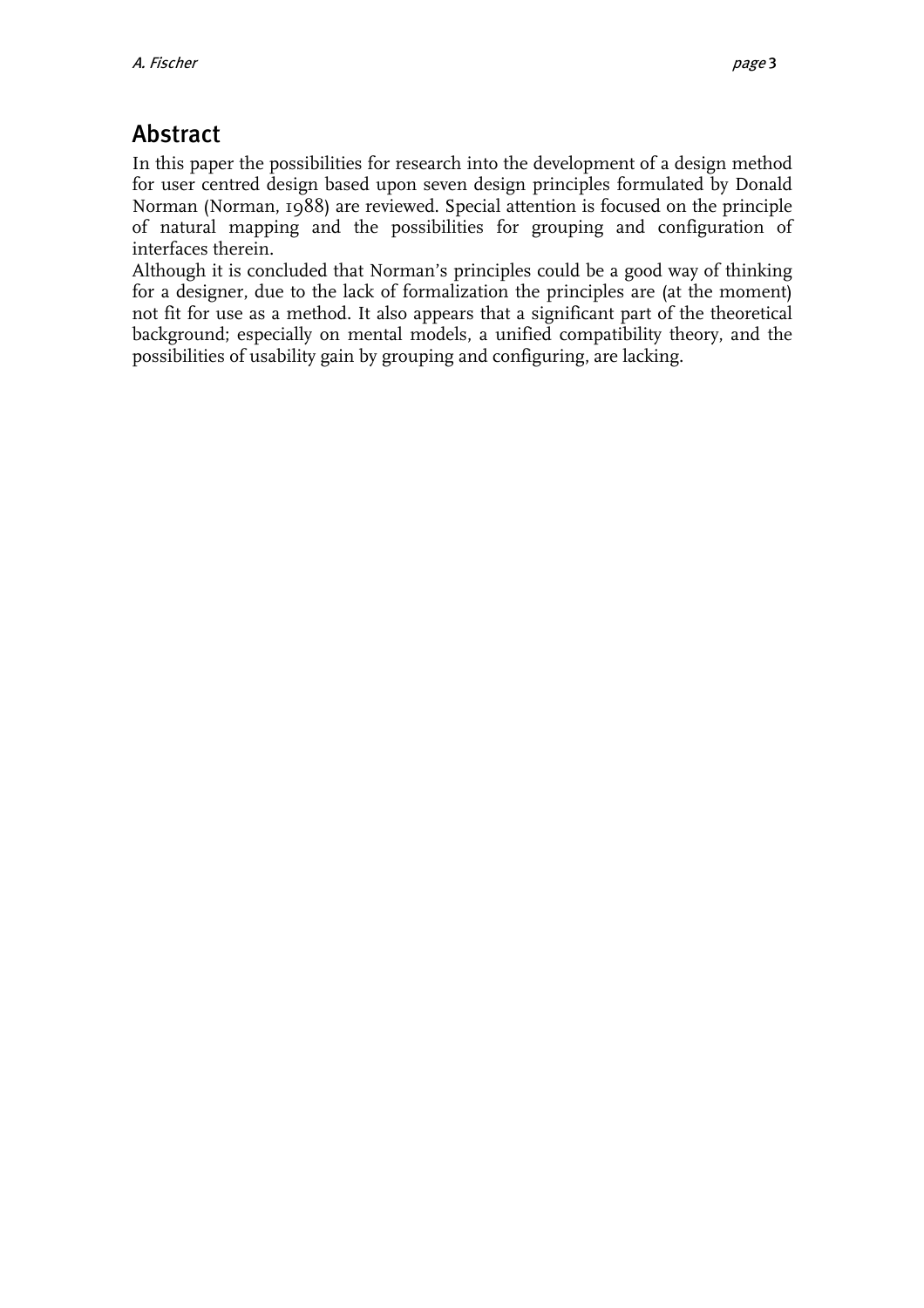## <span id="page-3-0"></span>Introduction

Many problems in operation are based upon a misunderstanding between how the designer interprets and facilitates the intention of the user and how the actual intentions of the user. These problems occur when people have to work with machines. This is often the case with simple products such as door handles. It should not be necessary to need a manual when operating a door but this is exactly what the often-used signs 'Push' and 'Pull' are. The majority of simple applications however can be used easily and intuitively. It seems that the more complicated the application gets the harder it is for the user to understand what function each control element actually operates. Infamous examples are the programming of VCR devices and the operation of the current PC systems. Although in most cases a usable solution is not found yet, there is an increasing amount of realization among designers that the technology should serve human and that humans should not be expected to perform inhuman tricks in a machine environment. In the mind of the designer the user should come first instead of the technology; this attitude towards design is called user-centered design.

When looking at the user-interface of either a computer application or a complex electronic consumer product, a number of control elements, labels and displays are designed and configured on the interface. When a user operates a product or application he will form an idea how the product and its control elements work. This idea will be formed by the use of analogies and former experience into an interpretation of the underlying structure of the operated machine. The developed interpretation of reality is called 'mental model' and problems in operating the device will be solved using this model. The more success is obtained using this model, the more firmly it is set in the mind of the user as a 'true' interpretation of the operation of the device. All kind of 'tricks' and tools are used to explain interaction effects (Payne, 1991). These tricks are applied to fit the perceived effects with the mental model. When looking at this it is of importance that the designer facilitates the user with clues that allow him or her to form the correct mental model or at least a mental model that allows the user to perform the required actions. It is not necessary to form an exactly correct model as long as the formed model is consistent with the behavior of the system in all situations. Who has a perfect internal model of for example a car? (Norman, 1998) The designer has certain possibilities to ensure that the user understands the intention of the offered control elements. In a chapter of his book 'The Psychology of Everyday Things' (Norman, 1988) concerning his view on user-centered-design Norman formulates seven principles to make complex tasks easier. Although these seven principles can help designers in their way of thinking the principles it will be shown that these principles are not formulated in such a way they can be implemented as a design method.

In the next chapter each of Norman's principles will be explained shortly. After that one of these principles: the principle of 'Natural mapping' will be explained more elaborately and its aspects will be explained. A short review of current literature on compatibility effects, which is the research field in which natural mapping is researched, will be given as well as a review of grouping and configuration effects, which are other aspects of the natural mapping principle. Finally will be concluded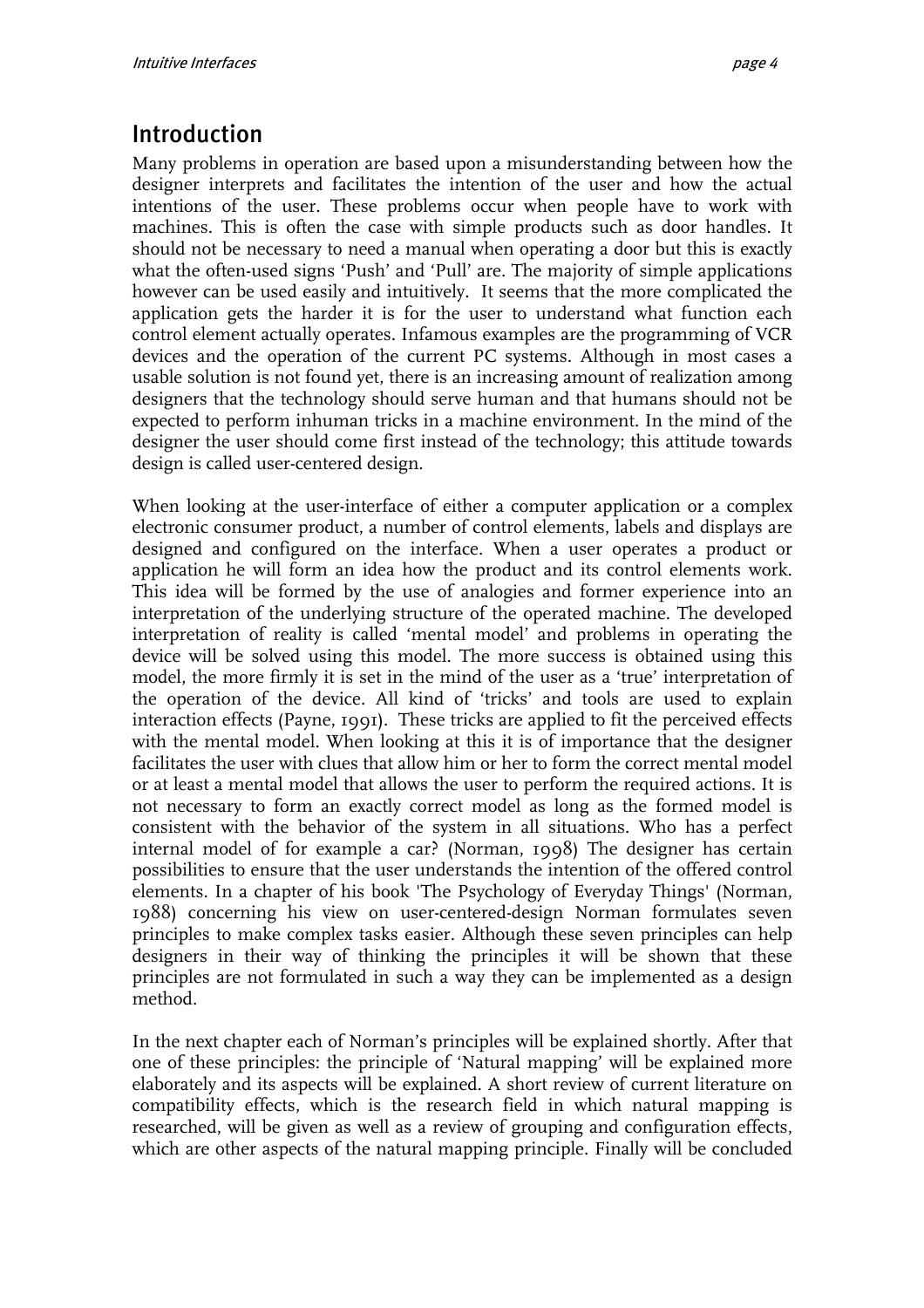<span id="page-4-0"></span>what work has to be done to transform Norman's seven principles into a usable design method.

# 1 Seven principles for User-Centered-Design

Donald Norman concludes his book 'The Psychology of Everyday Things' (Norman, 1988) with seven principles for user-centered-design to transform difficult tasks into easy ones. These principles suggest a way of thinking about user centered design to designers of applications.

His seven principles are:

- 1. Use both knowledge in the world and knowledge in the head
- 2. Simplify the structure of the task
- 3. Make things visible: bridge the gulfs of execution and evaluation
- 4. Get the mappings right
- 5. Exploit the power of constraints both natural and artificial
- 6. Design for error
- 7. When all else fails, standardize

The following paragraphs will give some explanations on all these principles.

#### 1.1 Use both knowledge in the world and knowledge in the head

<span id="page-4-1"></span>

*Figure 1: Three aspects of mental models: Designer - User models - System Image* 

Norman argues that a task is more easily learned when the needed information is available in the world. This information is only useful when it is presented in a 'natural easily' interpreted way. When a user becomes experienced less knowledge has to be extracted from external sources and more will be in the head. The offered information in the world may never interfere with the use of experienced users.

This principle depends heavily on the theory of mental models. The designer formulates a certain conceptual model of the application. During use the user also forms a certain model explaining the operation of the system. Ideally, the user's model and the design model are equivalent (see fig. 1[\).](#page-4-1) However, the user and the designer only communicate through the system itself. The system

image of the design model is critical, this is the only way the designer can convey information of the design model to the user.

#### 1.2 Simplify the structure of tasks

Tasks should be simple in nature, minimizing the amount of planning and problem solving actions they require.

This is where the designer should pay attention to psychological aspects of the user. The offered stimuli should not result in an overload situation of the workload of the user. It is however also important that a minimum level of challenge is guaranteed because the user might easily make errors based on inattention and boredom (Neerincx, 1995).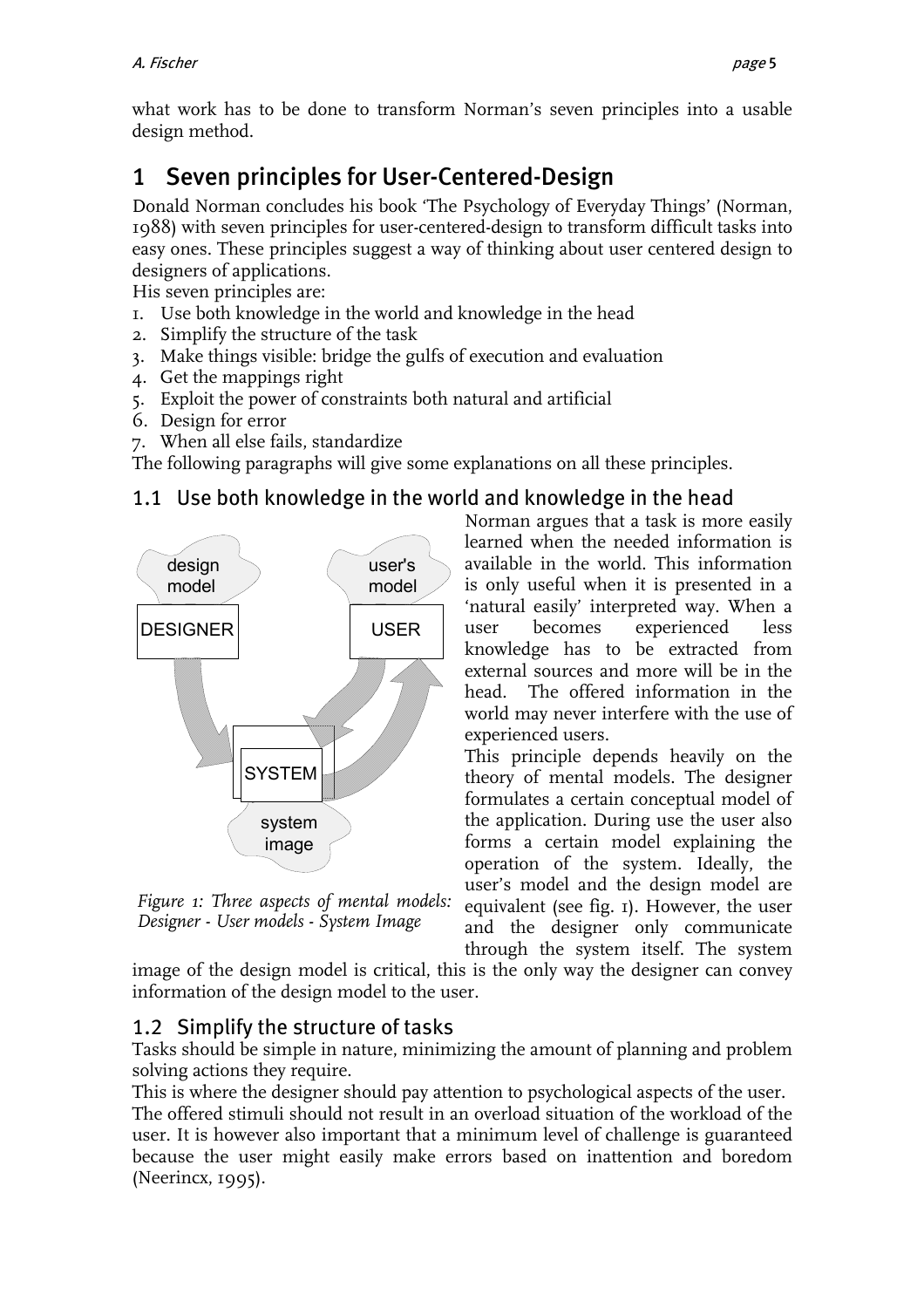<span id="page-5-0"></span>This implies that the limits of short term memory (STM) and long term memory (LTM) are taken into account. This means that only five to nine unrelated items can be kept in the memory for a short time. (Miller, 1956) It appears that information stored in the long time memory is better stored when it makes sense and can be integrated into a conceptual model framework. Information retrieval from the LTM is slow and will probably contain errors (Norman, 1988).

Recommendations made by Norman are:

- Keep the task much the same but provide mental aids.
- Use technology to make visible what would otherwise be invisible, thus improving feedback and the ability to keep control
- Automate but keep the task much the same
- Change the nature of the task

This principle; simplifying the structure of tasks; urges the designer to reconsider the task he is asking the user to perform more than giving the designer ideas how to improve the interface he will be offering the user.

<span id="page-5-1"></span>

#### 1.3 Make things visible: bridge the gulfs of execution and evaluation

To explain the principle of making things visible, Norman's stages model of action has to be considered (fig. [2\)](#page-5-1). The left part of the figure; made up out of the stages: intention to act, sequence of actions, and execution of actions; is the execution side. The userinterface should provide the user with information, feed-forward, to decide which actions he should undertake. The right side of the schema with the stages: perceiving the state of the world, interpreting the perception, and evaluation of the perception; is the evaluation side. The user-interface should give feedback that can be understood. Thus the user can see what can be done and what the results are.

*Figure 2: Norman's 7-stages of action* 

But another aspect should also be considered. The product should supply information to all

stages. Thus it should give the user support all the way from goals which contain rather vaguely specified and highly semantic information to formulate the users intention to act; down to specialized information on the execution of the actions.

Another, more formal, way of describing the abstraction levels in the operation of applications is formulated by M.M. Taylor (Taylor, 1988) in his layered protocol model. This model separates actions from (sub) goal state down to physical operation. This is however not a strict, theoretical model but an applicable protocol. The protocol of Taylor has been tested in a study in which an audio device was designed based on the implications of Taylor's protocol (Haakma, 1998). In this study it was found that when designing an audio device taking Taylor's protocol into account it was tested as more usable than a comparable device that was designed without taking Taylor's protocol into account.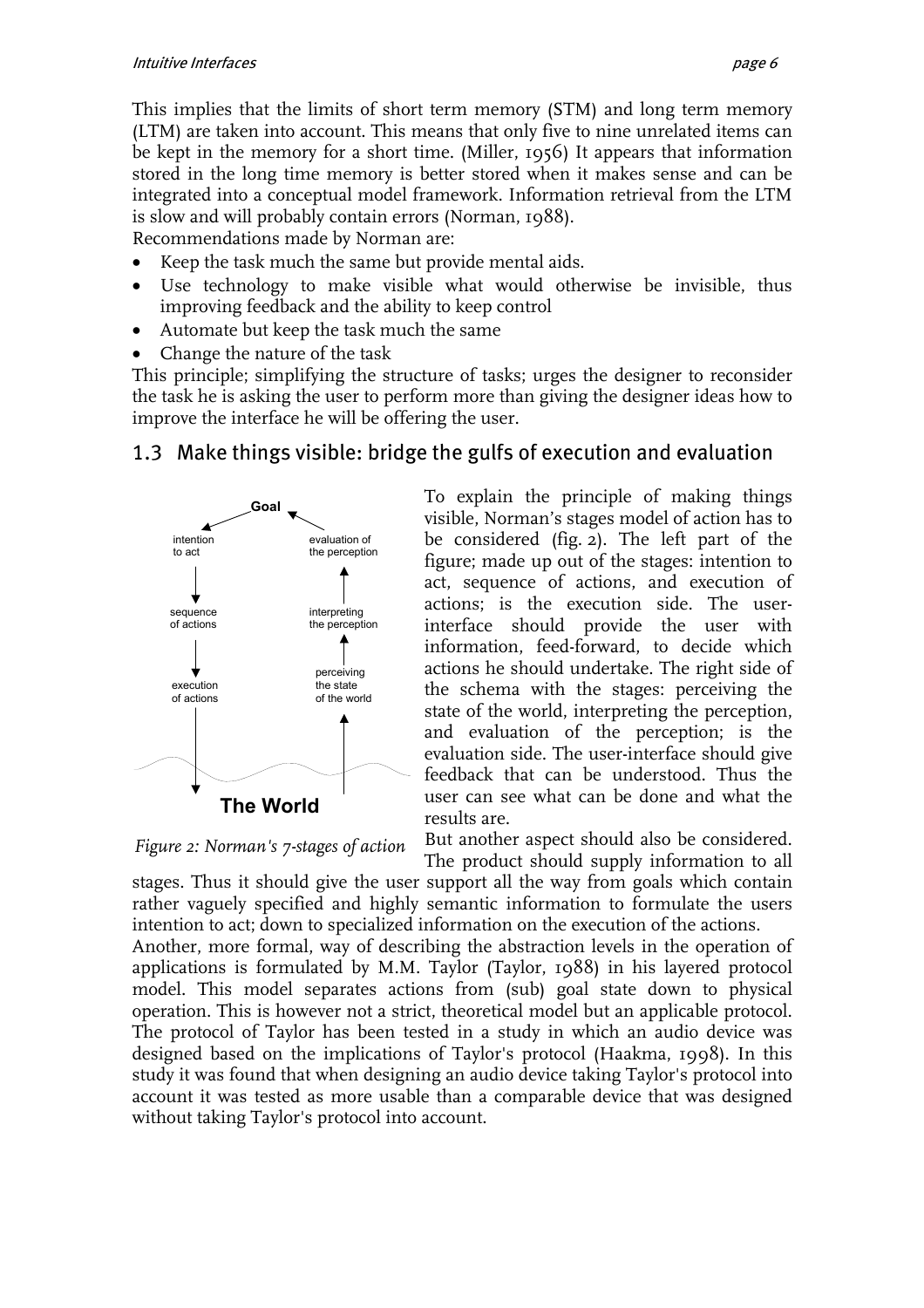#### <span id="page-6-0"></span>1.4 Get the mappings right

This is the area of natural mapping<sup>1</sup>[.](#page-6-1) Natural mappings are the base of the research into 'compatibility' effects in the field of human factors and ergonomics. This field has been studied for some decades now and a number of interesting outcomes were produced. Chapter 3 of this paper is completely devoted to the compatibility research, so it will not be explained any further here.

The four relationships as summed up by Norman can be seen as being related to two types of compatibility. The designer should make sure the user can easily determine the following relationships:

- Between intentions and possible actions (Stimulus-Response (S-R) compatibility  $(Fitts, 1953)$
- Between actions and their effects on the system (S-R compatibility)
- Between actual system state and what is perceivable by sight, sound or feel (Stimulus-Cognition (S-C) compatibility (Andre, 1992))
- Between the perceived system state and the needs, intentions and expectations of the user (S-C compatibility)

#### 1.5 The last three principles of Norman

The last three principles as summed by Norman have little relationship with the further scope of this report and will therefore be mentioned only shortly.

#### 1.5.1 Exploit the power of constraints both natural and artificial

Design the product in such a way that only one action is possible or logical in any given situation.

#### 1.5.2 Design for error

Assume that any error will be made. A user will make errors so the system should be designed to anticipate all possible errors and allow the user to correct them.

#### 1.5.3 When all else fails, standardize

When something can not be explained in any way completely logical or culturally determined, make sure a universal standard is followed. When standards are followed rigorously they may well become part of a cultural stereotype and change into a natural mapping. Things like that have happened with the analogue clock, type writer keyboards, and the side of the road people drive on.

#### 1.6 Some remarks on Norman's seven principles

When reviewing Norman's seven principles some remarks can be made.

First: Most of Norman's principles overlap each other in some way.

Especially the principles: "1: Use both knowledge in the world and knowledge in the head", "3: Make things visible: bridge the gulfs of execution and evaluation", "4: Get the mappings right", and "5: Exploit the power of constraints both natural and artificial", have much in common. All of them depend heavily on the forming of mental models, the cultural and perceptual aspects and aspects found in compatibility research.

The use of standardization (principle 7) will, eventually, also result in a cultural stereotype thus becoming more than mere standardization but part of a cultural mapping effect.

<span id="page-6-1"></span> $\overline{a}$  $I$  Although the terms 'mapping' and 'compatibility' are widely spread in this type of research the term 'natural mapping' as an integrated concept is developed and used by Donald Norman.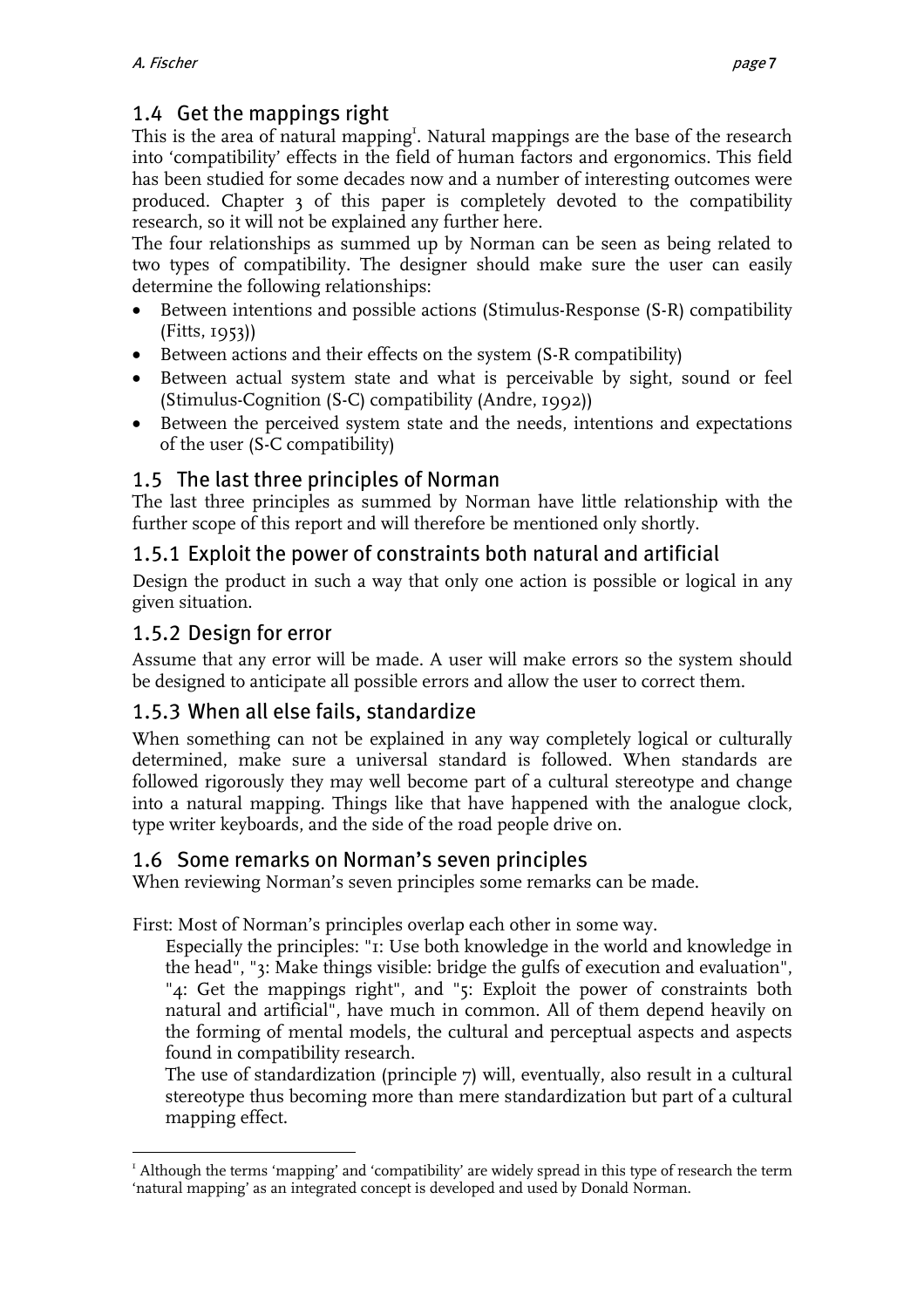<span id="page-7-0"></span>Second: Norman's principles are the backbone of a philosophy that designers could follow.

Some problems for designers to implement these principles seem apparent:

- 1. The principles give no operational support in the current form to be used by designers as guidelines.
- 2. Although the principles look simple and straight forward the construction of operational guidelines requires the results of a lot of ongoing studies in the field of cognitive psychology. This means that a lot of the knowledge necessary to construct an overall theory is still missing.

Both factors have to be solved before it will be possible to transform Norman's principles into an effective design method.

## 2 Natural Mapping

One of the design principles that Donald Norman (Norman, 1988) gives is the principle that the designer should get the mappings right. The mappings meant by Norman indicate the relationships of the controls and their movements on the one hand and the results of these actions in the real world on the other hand. To get the mappings 'right' a 'natural' mapping should be used. A natural mapping is a mapping that leads to immediate understanding because the representation of the functionality in the controls is made considering physical analogies and cultural standards. Although this seems a straightforward approach it includes at least two open questions. One of these questions is what parts of the interface can be described using natural mapping and which effects, generating a natural mapping can be used. Second a more fundamental question is what exactly are physical analogies and cultural standards. Research programs in experimental psychology and human-factors sciences are working on this latter question for almost fifty years. This research area is called the area of S-R compatibility, (stimulus-response compatibility).

Possible aspects that can be of aid to the designer are (according to Norman, 1988):

- spatial analogy (the control space is an immediate mapping of the response space, e.g., lighting lights using the same pattern for the controls as for the lights (Fitts,  $1953$ )
- cultural standards (the control-response mapping follows a culturally determined convention, e.g., clockwise is more (Brebner, 1976))
- biological effects (the biological functions of the user have effect, e.g., in dual task performance the stimulus offered in the same hemisphere of the user as the hemisphere that directs the response offers faster response time and lower error rate (Wickens, 1984))
- perception effects that allow for natural grouping and patterning of controls and feedback (similar controls are grouped in a way to reveal their relation, e.g., placing certain displays close together as a group to show their functional equality (Wickens, 1990), proximity compatibility)

The first category, that of spatial analogy, has been researched in the studies looking into stimulus-response compatibility (Fitts, 1953) that have supplied an enormous amount of data in a wide diversity. One underlying theory of the compatibility effects has not been formulated yet but the understanding of this phenomena has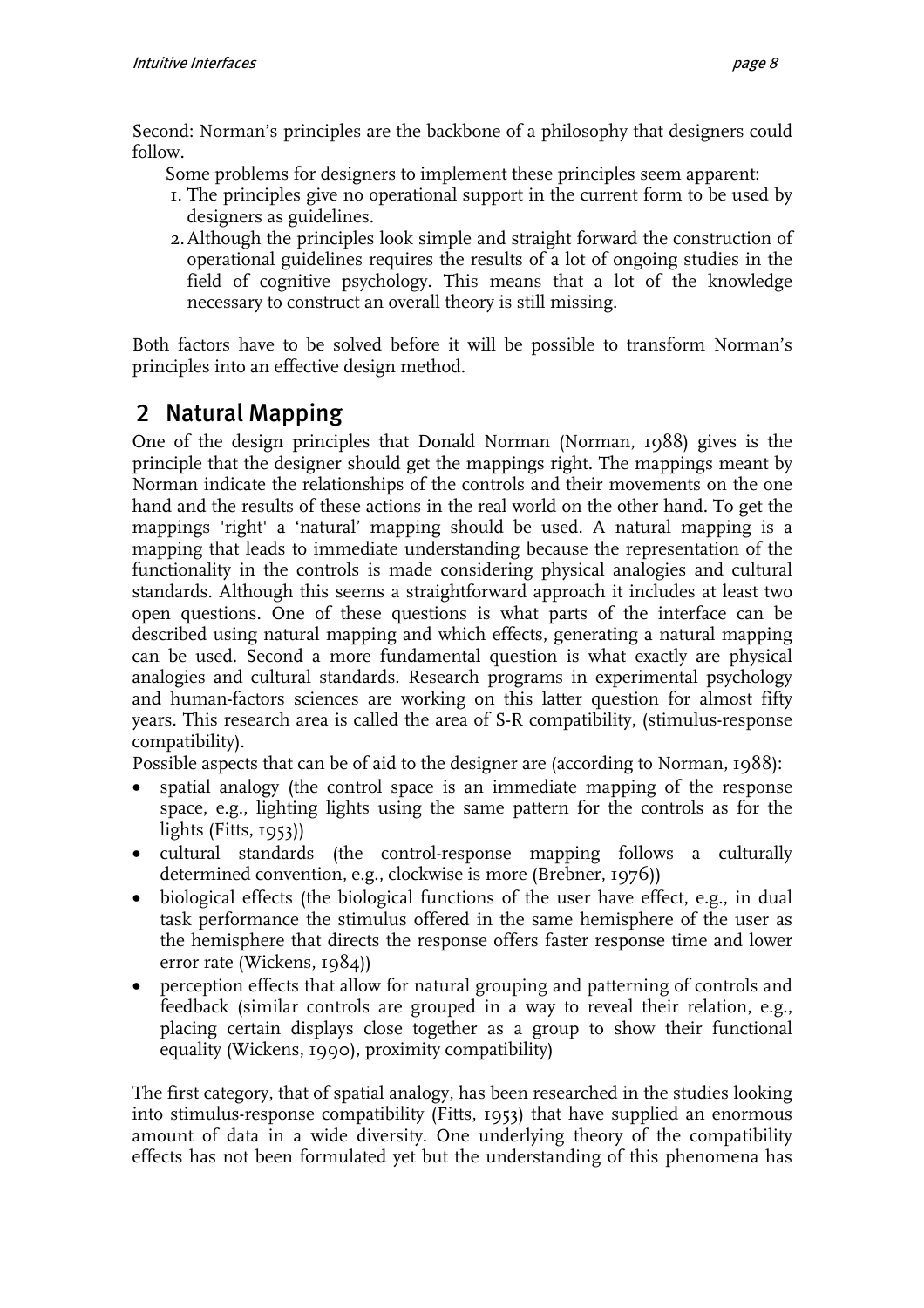<span id="page-8-0"></span>increased to a point where predictions can be made about compatibility effects among seemingly unrelated situations (Proctor, 1990).

The second category concerns cultural analogies. This category has a lot of problems since certain perceptual values are far from the same in different cultures. An example of cultural difference is the case of the names allocated to colors and the interpretation of colors. Not in all cultures have the same colors the same emotional power. Even the number of colors with distinct names differs from culture to culture in a range from two to fourteen (Smets, 1986).

An important aspect in this line of research is the segregation of cultural analogies between generations. This issue is in focus in Europe because an increasingly large part of the population is elderly. Some interesting results on differences in the construction of mental models due to experience and diminished mental abilities were found (Walsh, 1993) but the research field seems relatively unexplored as yet.

A number of methods to describe cultural differences are reviewed by Nancy Hoft (1996). One of the problems in describing cultural factors is that they are susceptible to change.

The third category of biological aspects is also fairly complex. It involves biological factors such as those studied in the research projects of Christopher Wickens (1984) where auditory stimuli were offered to one ear and visual stimuli offered to the opposite eye. This study was originally meant to investigate parallel processing of multiple stimulus-response pairs for aviators. When a tactile response was required from the hand at the same side of the user where the visual stimulus was offered, meaning that the brain processes were confined to one hemisphere both response time and error rate showed a better performance

The fourth category of grouping and configuration received little attention. Most of this attention was primarily directed at perception and was aimed at display groups and hardly for controls. One exception is perhaps the case where Norman comes up with an example of the seat operating system of a Mercedes car, in which case the components of the operating system form visual rendering of the actual seat (Norman, 1988). In the research into display configuration and grouping, it seems that some theories are available that might be used to form ideas about configuring and placing control elements due to their function. The available theories should be mainly looked for in: perception theories such as Gestalt theories, in graphical presentation and in function analysis.

#### 2.1 Problems with the use of Natural Mapping as a design aid

Before natural mapping can become a useful design aid a number of problems has to be solved:

- 1. The concept of natural mapping holds no specific guidelines or strict methodology and is therefore not operational for designers. To overcome these problems the following aspects should be considered:
	- a) An overall framework of the boundaries and possibilities of natural mapping should be formulated.
	- b) All current available data and models should be translated into a way that can be fit into the framework for natural mapping.
- 2. Some of the necessary data to construct a methodology based on natural mapping is missing or not organized. Progress has to be made to a certain point in the following field to allow the construction of a design methodology based on natural mapping:
	- a) A single underlying theoretical description of the data from compatibility research is missing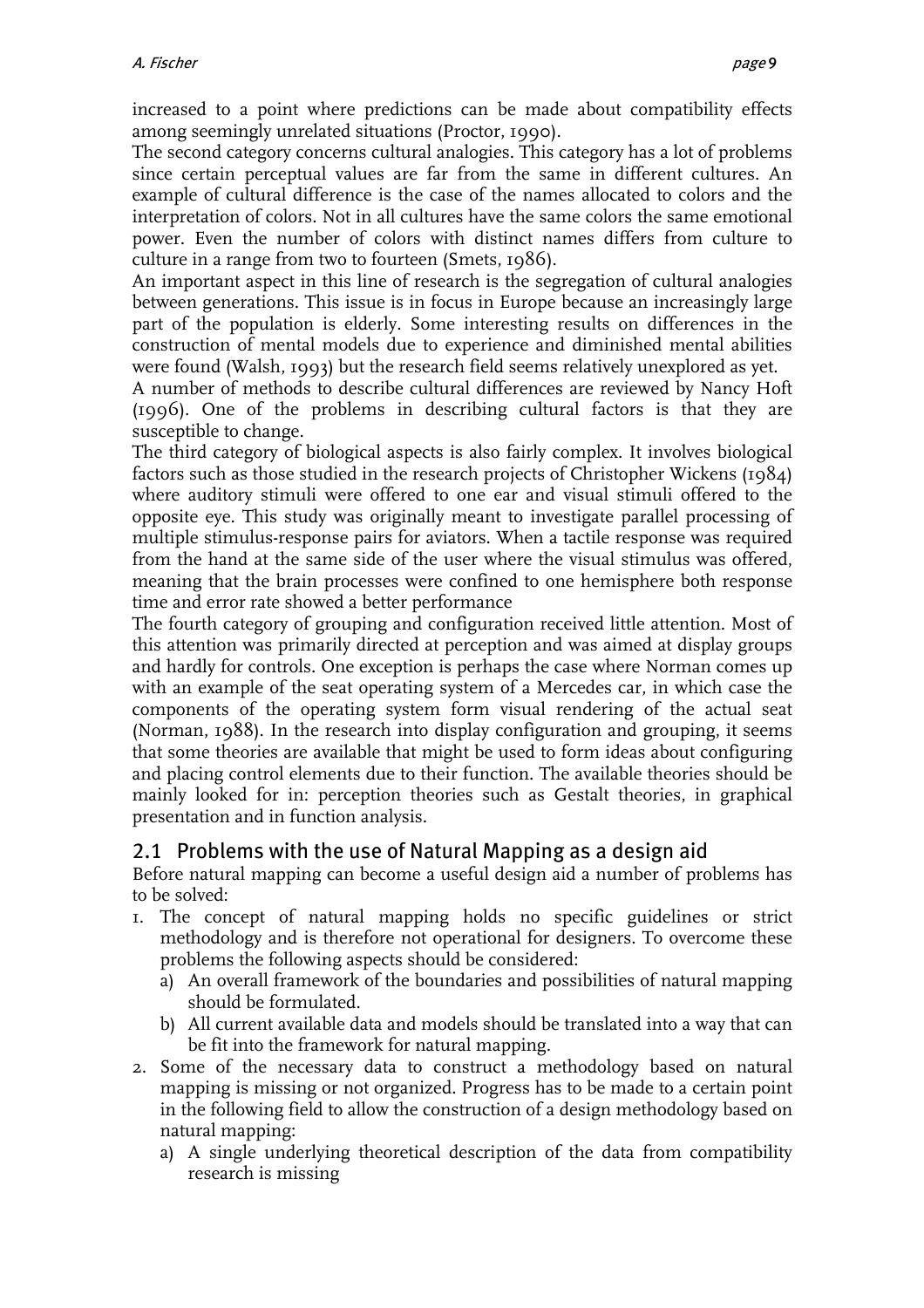- <span id="page-9-0"></span>b) Methods to describe the construction of mental models is incomplete
- c) The available data on cultural aspects and differentiation is scarce and hardly organized into formal theories
- d) Data on grouping and configuration is scarce and hardly organized

# 3 S-R compatibility

The concept of stimulus-response compatibility has become a fundamental concept in designing an interface for use. This principle states that when a stimulus and a response share common factors the reaction of the user will be both more efficient and more effective. In the first study using the name of compatibility a stimulus set consisting of lights in a certain pattern and a response set of controls in another pattern were tested together. It was shown that for every layout in this experiment both the response time and the error rate scored significantly better when the stimulus set and the response control set share the same pattern (Fitts, 1953). This congruency in shape is also called spatial compatibility. Soon after this first study several programs were set up to determine whether other types of compatibility could be found.

#### 3.1 Research projects

In the time since S-R compatibility has become an important research field. Several related research projects have been examined in a large number of papers. Some of the more important effects will be shortly discussed in the following paragraphs.

#### 3.1.1 The Stroop effect

One of the earliest studies in which the effects of incongruency between display aspects was shown, was the study in 1935 by J. R. Stroop (MacLeod, 1991).

Stroop discovered a significant interference between the speed of reading the name of a color and the ink color of the word.

When subjects were asked to read out loud a color name that was printed in almost any hue of colored ink the color name was read as fast as the same color name printed in black ink. Only when the color of the ink matched the color name printed in text a small difference in reaction time was found.

When subjects were asked to give the color of the ink of the message it took significantly longer to interpret a color when the printed word, a color name, did not match the ink color. This was compared with asking the color of the ink of control squares and neutral words, no color names, printed in colored ink.

This effect is called the 'Stroop-effect'. In the years since Stroops article was published over 700 studies into the Stroop effect were published many of which were highly theoretical, based on many of these articles Colin MacLeod has written an extensive review (MacLeod, 1991).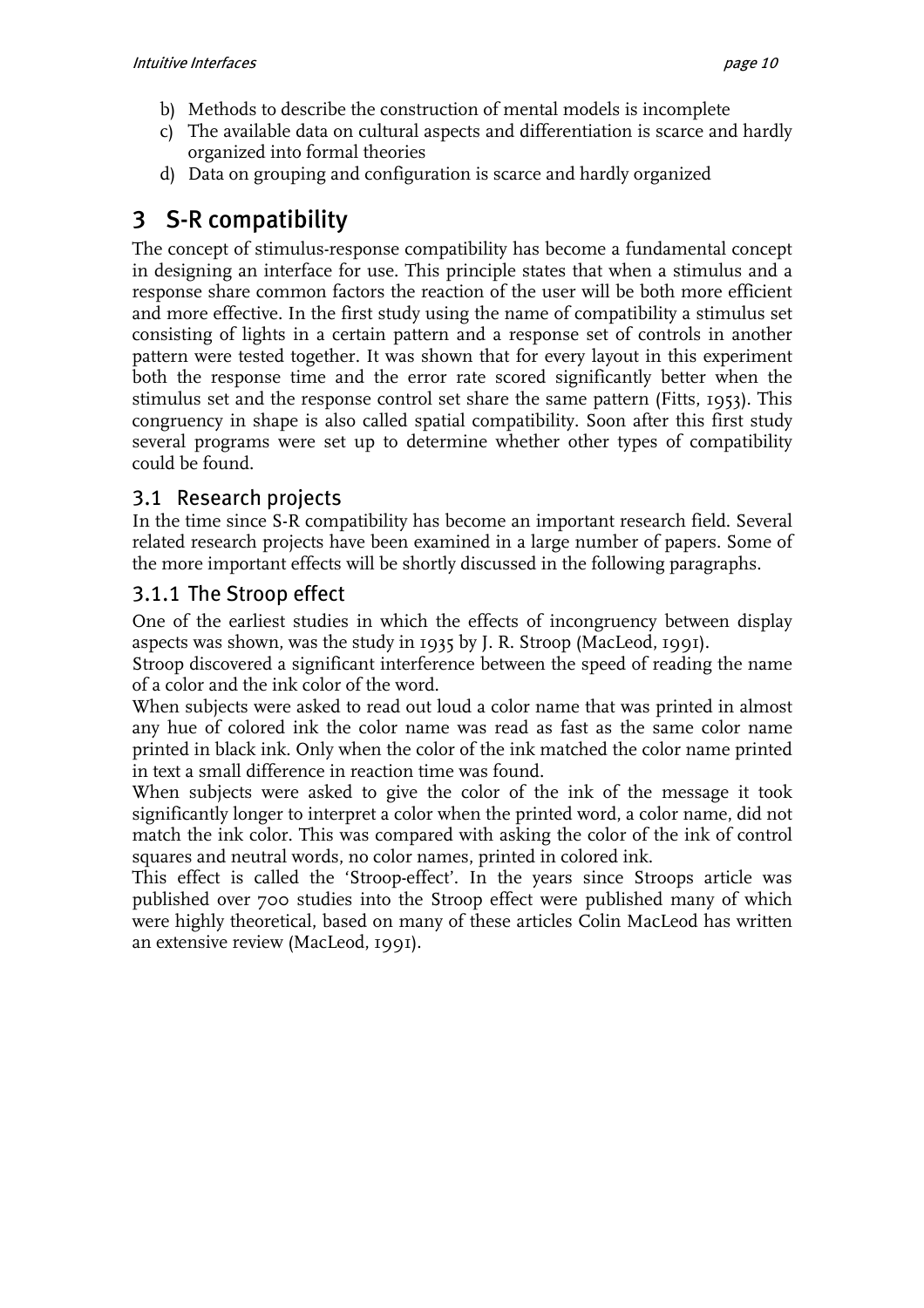#### <span id="page-10-0"></span>3.1.2 A review of four burner stove experiments

One example, in which was tried to formulate a spatial analogy between controls and operated functions, is the four-stove burner plate. In the first paper on this



<span id="page-10-1"></span>*Figure 3: Four burner stoves (adapted from Chapanis 1959 and Chapanis 1967)*

issue it was shown that a configuration in which the linear control set was 'wrapped' around the square response set (fig [3;](#page-10-1) type I) had faster response time and less errors than a configuration in which the controls are placed otherwise (fig [3;](#page-10-1) type II) (Chapanis, 1959). Later research using a questionnaire (Shinar, 1978) came up with different results than Chapanis. It appeared that in a paper and pencil situation the preference was for a layout consistent with western writing (A top left, B top right, C bottom left, D bottom right). Chapanis results were confirmed in other experiments where the performance of users was monitored (Ray, 1979). Other questionnaires showed consistency with Shinar's experiment (Smith, 1981). In 1995 it was found that naïve subjects, meaning no experts in design or human-factors fields, believed Shinars solution more often favorable than Chapanis solution (Payne, 1995) showing that compatibility effects are sometimes far from intuitive. It appears that the layout most liked is not always the layout that is most favorable for actual use (Sanders, 1987).

In another research study, in which an actual experiment was performed, it was shown that when a burner stove with the controls on top of the stove to right were placed in a line (fig [3;](#page-10-1) type III) the western writing style held preference in use over the 'wrapping' as it did in the other layout examples (Chapanis, 1967). None of the layouts tested in this project with a configuration in which the topmost two plates were not operated by the topmost two controls had acceptable performance. So it is clear that spatial compatibility where possible (top – bottom) has a high priority (Chapanis, 1967). According to this finding the more important factor in the earlier research appeared to be the spatial relation between the left-right groups (columns) which did not allow the writing style.

In other larger control panel it was examined whether sensor lines, meaning visual lines connecting the control operators to the related response operators, might improve the operation (Chapanis, 1965). It is shown that the effect of sensor lines can be especially helpful for non-compatible lay-outs. For small displays the positive effect is high during the first trials but the effect decreases to insignificant level as the user gains more experience. When applied on large control-response panels the effect decreases a little but stays well above significance levels. Note that noncompatible lay-outs, even with sensor lines, score in every case worse than compatible lay-outs (Chapanis, 1965). However even in small interfaces the use of sensor lines reduces the chance for errors in critical situations, even after a learning period (Osborne, 1987). This shows that sensor lines could help solve learning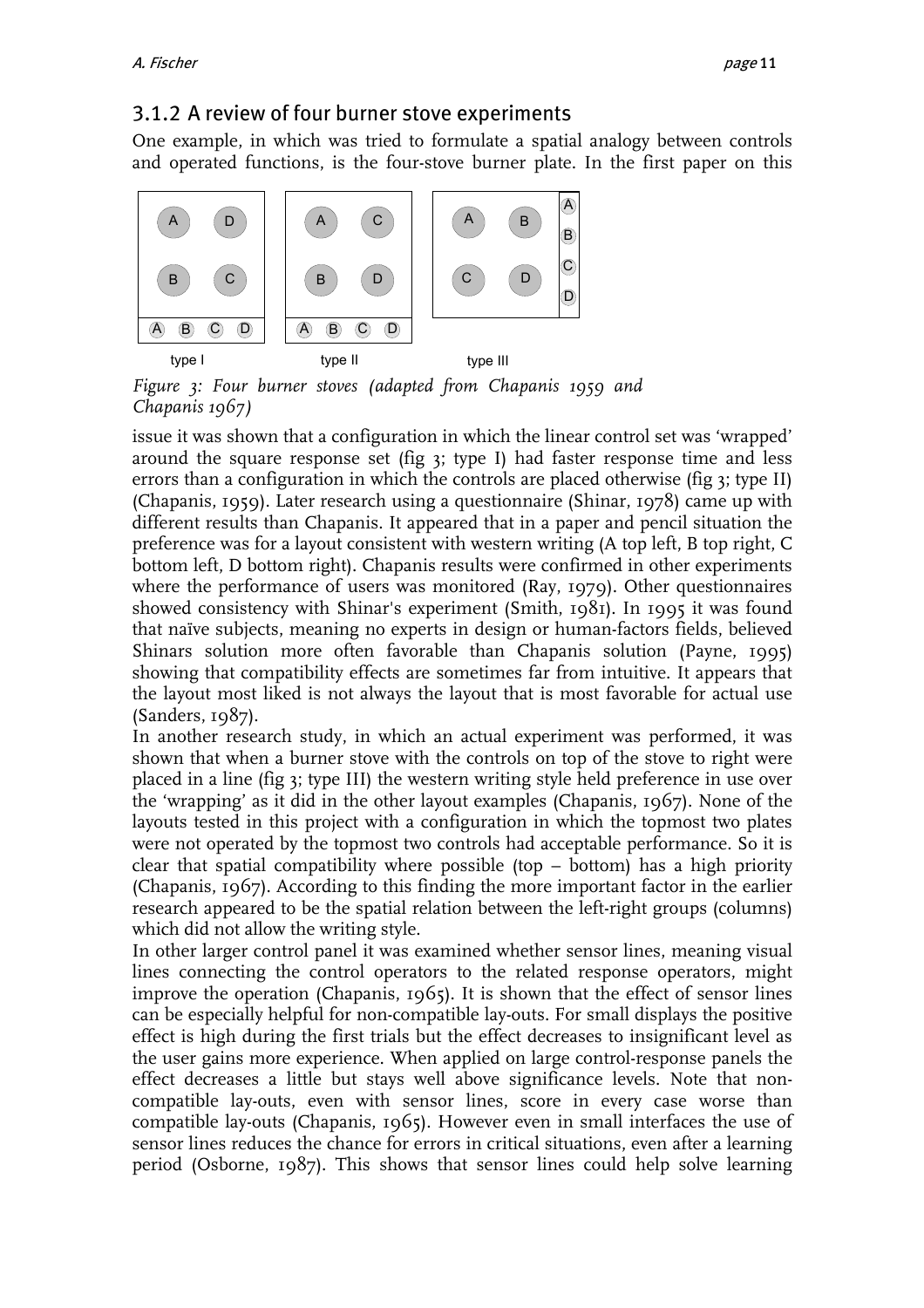<span id="page-11-0"></span>problems for non-compatible layouts and after that give support in critical situations.

#### 3.1.3 Experiments on the effect of scale side

In a research project the effects of operating a linear scale with a rotary control was examined (Brebner, 1976). Brebner expected three effects for this type of operation: (1) the culturally determined rule that clockwise turning means an increase of value (see fig. [4a](#page-11-1)), (2) the seemingly 'physical' links between the control and the display.

<span id="page-11-1"></span>

#### *Figure 4: Rotary control effects*

When using a rotary control this applies to a semi-circular display (see fig.  $\phi$ ). The final effect was (3) Warrick's principle (see fig. [4c](#page-11-1)). Warrick's principle constitutes that the pointer is expected to move in the direction of the point on the control element closest to the indicator. Another effect was studied in this experiment, the scale side effect (see fig  $4d$ ). The scale side effect states that the pointer will move in the direction of the movement of the side of the control at the same side as the scale of the display. In Brebners test (Brebner, 1976) it was shown that the scale side effect had significant influence. Furthermore it was shown that effects could interfere with each other, enhancing or diminishing mutual effects. In a reexamination of Brebners results the additional information was found that of the effects of influence Warrick's effect was dominant (Petropoulos, 1981). Some criticism on Brebners results was given in another re-examination when Courtney (Courtney, 1992) found that 19% of his subjects were not influenced by the compatibility effects that Brebner described. Furthermore Courtney found that the scale side effect also applies when no scale is used but only the triangular arrow shaped pointer as used in the experiment of Brebner. Courtney concluded that the effect of the shape of the pointer had a greater influence than the scale side.

#### 3.1.4 The Simon effect

An effect that makes predictions on the interference between the source of the offered stimulus and the desired response is the Simon effect (Simon, 1990). In an experiment in 1967 Simon discovered this effect as a side effect of an experiment on the response of people with different preferred hands (test subjects were either strongly left or strongly right handed). In this experiment subjects were offered a stimulus consisting of the words 'right' or 'left' in either the right or the left ear and were asked to operate a switch with either the right or the left index finger consistent with the stimulus. It appeared that the stimulus to operate the right switch offered in the right ear resulted in a faster response time than the stimulus word 'right' offered in the left ear. A similar effect applied for the 'left' stimulus. Whether the subjects were right or left-handed had far less influence. This led to the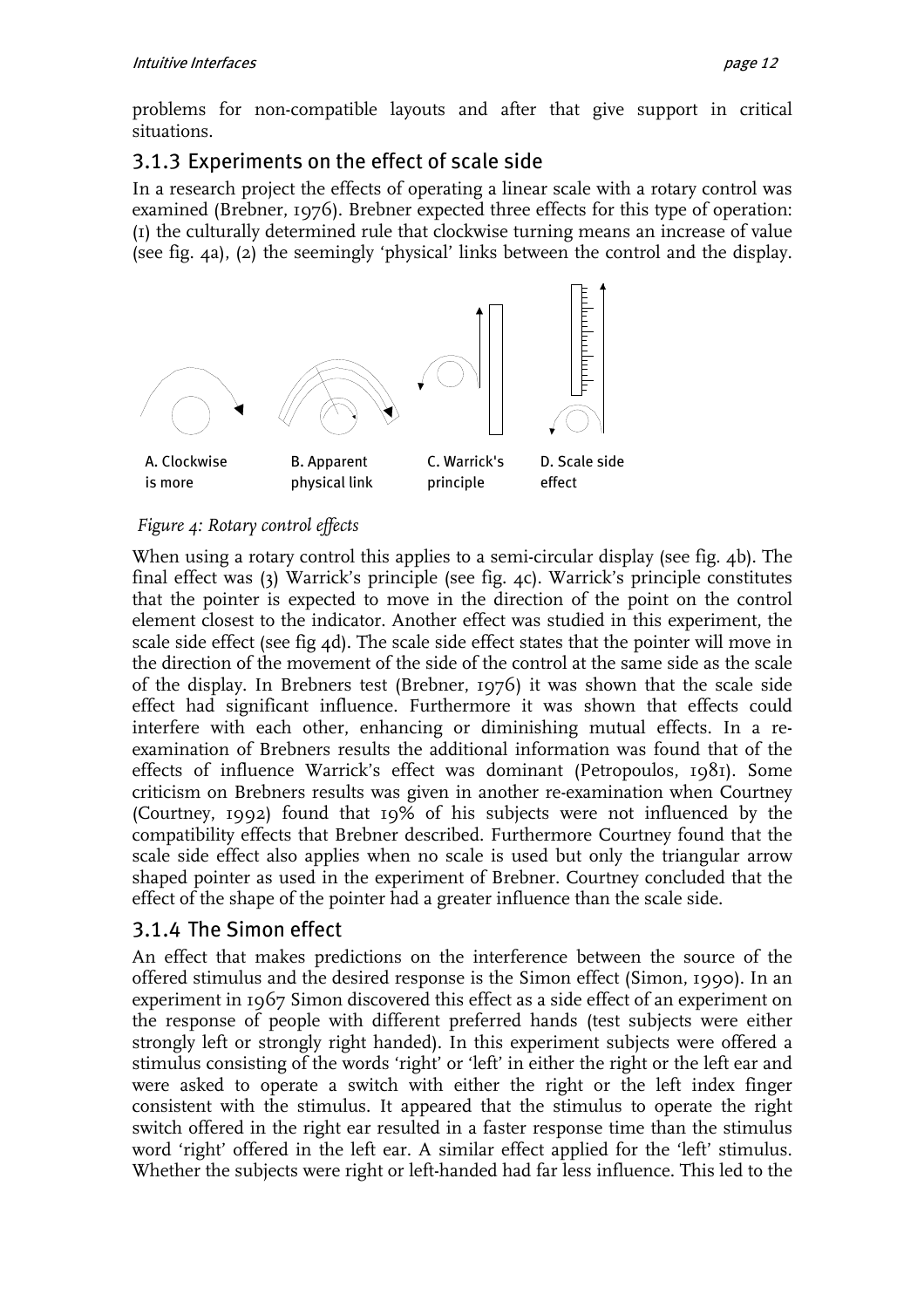<span id="page-12-0"></span>discovery of the Simon effect implicating that a stimulus offered on the same side as the desired response resulted in a faster response time. A series of experiments showed that this effect is based on perceptual factors and has effects on visual stimulus sets as well as auditory. The auditory effect appeared when pure tones not prior associated with left-right response were used. Shifting the stimuli, from right to left, resulted in a gradual shifting of the preference. By applying noise the effect could be weakened and even reversed. By applying irrelevant directional clues a distortion effect on the processing can be found. Based on this it is suggested to design displays in such a way as to avoid such clues.

#### 3.1.5 Effect of response selection rules

An experiment was performed in which four numbered stimuli (from I to 4) corresponded to four response keys placed in a line parallel to the stimuli (A, B, C, D) (Duncan, 1977). The subjects were asked to respond on the illumination of the

<span id="page-12-1"></span>

#### *Figure 5: Duncan's four conditions*

stimuli lights. Four different conditions were tested (see fig.[5\)](#page-12-1). The first condition was a condition where a spatial link was made between the numbers (1 to A, 2 to B, 3 to C, 4 to D). In the second condition the controls were reversed 180° meaning that I corresponded to D (2 to C, 3 to B, 4 to A). Both other conditions were mixed conditions. In the third condition the outermost mappings were reversed (1 to D, 4 to A) while the middle were spatially linked (2 to B, 3 to C) while in the fourth condition the outer links were spatially connected and the inner links were crossed. It appeared that the first condition resulted in the fastest reaction times with the least errors. The second condition scored second best on both factors and far better than condition three and four. According to Duncan this could be explained by the construction of a single rule that reversed the order of the stimuli and responses according to a spatial compatibility. The conditions three and four however do not answer to a single conversion rule, which complicates the operation. It might be stated that the mental model for the operation is more complex in condition three and four, resulting in a longer learning time and for novice users less accurate operation. Note however that the term mental model was no common practice to describe this type of interaction at the time of this experiment.

#### 3.1.6 Proximity compatibility

In Wickens' research program it is suggested that proximity either in color or in spatial distance can provide a powerful clue to relation between controls and displays (Wickens, 1990). A number of possible manipulations to change the proximity of display elements are given. The object integration can be altered in spatial proximity aspects such as: connections, source similarity and code homogeneity and by object integration aspects like: contiguity, contour and spatial integration can be altered. Many of these manipulations follow Gestalt laws of perceptual organization (Wickens, 1995). Two mechanisms seem to underlie object display advantages for integration. One of these mechanisms is the production of task-relevant emergent features that provide visual shortcuts for the mental integration of data values. The second mechanism is not explained. It appears that even in heterogeneous sets a proximity compatibility effect can have an influence.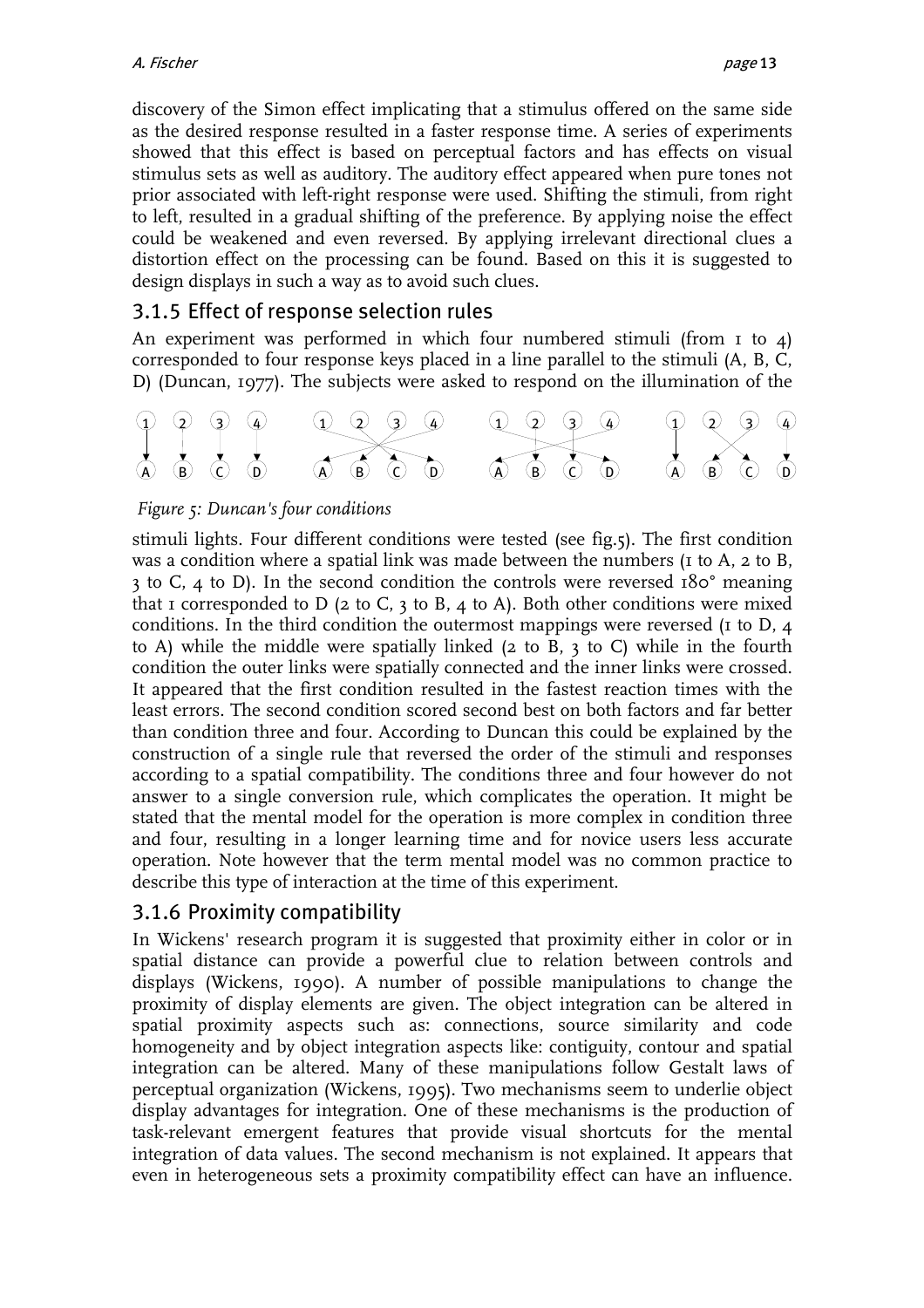<span id="page-13-0"></span>This might be explained by the theory that it is easier to divide attention within an object than between objects or by an alternative theory that the spatial compactness allowed attentional resources to be focussed more narrowly (Carswell, 1996).

#### 3.1.7 Biological factors

It was shown by Wickens et. al. (Wickens, 1984) that stimuli offered to the right hemisphere resulted in lower response times and lower error rates when response from the right hand was required. Wickens used these findings for research in dual task missions where auditory stimuli were offered in one ear and visual stimuli were offered in the opposite eye. It appeared that when the stimulus and corresponding response sets were kept separated for processing between the two hemispheres both response time and error rate were superior than in the case where the stimulus and response requirements were crossed. This experiment was one of the main indications for Wickens' S-C-R (Stimuls-Cognition-Response) compatibility theory (this theory will be further discussed in 3.2.2).

In a number of experiments considering the compatibility of vertically oriented stimuli and horizontally oriented response Weeks et. al. found (Weeks, 1995) that the stimulus-response mapping up-left/down-right is more compatible than the mapping up-right/down-left for responses executed by the left hand in the left hemisphere, but this relation is reversed for responses executed by the right hand in the right hemisphere.

#### 3.1.8 Destination compatibility

In a re-evaluation of results presented in a paper by Claire Michaels (1988) Proctor and his colleagues (1993) state that the phenomena observed by Michaels should not be assigned to the perception of affordances as Michaels had done. Proctor concluded that an explanation along the lines of a spatial coding of relative direction shows more promise. Both the original experiment by Michaels and Proctor's experiments show that a stimulus, which seems to move in a certain direction results in a shorter response time in the case when the stimulus appears to move in the same direction as the required response. In his article Proctor calls this phenomenon 'destination' compatibility.

#### 3.2 Integrated theories

A number of attempts was made to unify the compatibility research in one single theory. Many of the studies mentioned below were done in the late 1980's and early 1990's. Although all researchers emphasize that follow-up studies are highly wanted hardly any further studies were found that follow the paths of these studies.

#### 3.2.1 The overview by Proctor

In 1990 Robert Proctor and Gilmour Reeve published a collection of papers that covers a wide range of research topics of the field of S-R compatibility (Proctor, 1990). In their (editorial) closing chapter they state that '*Although a theoretical*  explanation of compatibility phenomena has been slow in coming, the understanding of *the phenomena has increased substantially*'. Thus although no comprehensive theory is formulated yet several general points among the outcomes of the experiments can be pointed out, which are presented here:

- 1. S-R compatibility effects occur in a wide variety of situations, from basic perceptual motor tasks to highly complex programming tasks.
- 2. A conceptual correspondence, rather than physical correspondence of the mappings as perceived in the real world is the source of S-R compatibility effects.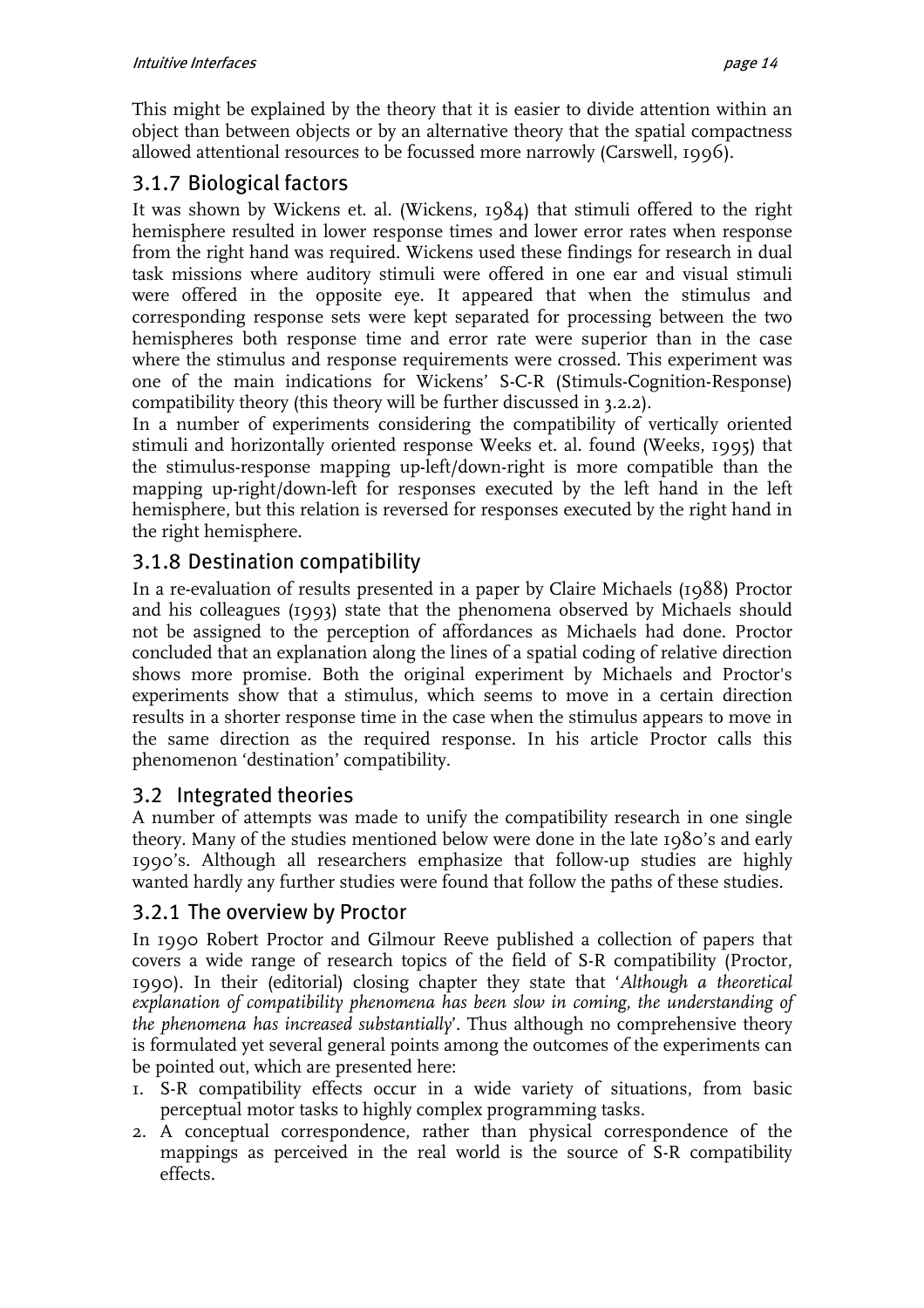- <span id="page-14-0"></span>3. For spatial-location stimuli assigned to responses at different locations, compatibility effects occur regardless of whether the stimulus location is relevant or irrelevant for determining the correct response.
- 4. S-R compatibility effects arise primarily from a stage of information processing that is referred to as the translation stage or the response-selection stage. These effects are independent from effects of Response-Response compatibility.
- 5. The codings of stimulus and response sets, and how these codings relate, play an important role in most S-R compatibility effects.
- 6. The coding system is hierarchical but flexible. Meaning that effects have a certain hierarchical order but that a situation can alter the importance of an effect.

Several models of S-R compatibility are developed in a range of research programs. Although the terminology varies Proctor distinguishes three models of description of S-R compatibility

- 1. Attentional models. The models emphasize the direction of attention to location.
- 2. Coding models. These models are favored as being a complete explanation of compatibility effects where attentional factors have been rules out. Based on the coding hypothesis in performing a task at a certain moment a response code has to be formed that facilitates the user to perform the task and while at the same time a stimulus code is offered to the users mind. Congruency between the formulated response code and the perceived stimulus codes facilitates easy operation.
- 3. General information processing models. These models have been developed in Human-Factors engineering to enable the consideration of S-R compatibility in the design process.

Most models rely heavily on mental coding and the description of mental models.

#### 3.2.2 S-C-R compatibility

Christopher Wickens (Wickens, 1983) suggests to explain the concept of stimulusresponse compatibility with the aid of a third factor, a mediating central processing or cognitive (C) compatibility factor. His reasons to propose this solution are twofold: First it seems necessary in extremely complex systems that an operator does not act on a stimulus directly but integrates the stimulus in his mental model of the current state of the system. Only then the operator constructs consciously with the aid of cognitive power a response. Second cognitive psychology has suggested that there are two fundamentally different codes underlying the central processing operations; approximately labeled spatial and verbal coding. Support for the theory of S-C-R compatibility can be found in differences between auditory and visual reactions and certain C-R (central processor-response) compatibility effects. The argument for S-C-R compatibility lies in the possibility and problems in transforming an auditory / vocally based process to a visually / spatially based process. In certain cases such as reading the altimeter of an aircraft the S-C combination explains the effects while the perception of the altimeter while changing the height relies on S-R compatibility (Andre, 1992). A further use for this theory can be found when applied to dual task loads in which one of the tasks is operated through a spatial-visual system and the other through a verbal-auditory system (Wickens, 1984). This application holds some promises in cockpit design although attention has to be paid to more resource competition and violation of cockpit tradition.

Some criticism on the S-C-R approach was given by Eberts and Posey (Eberts, 1990). Although they see the potential to explain certain aspects of the observed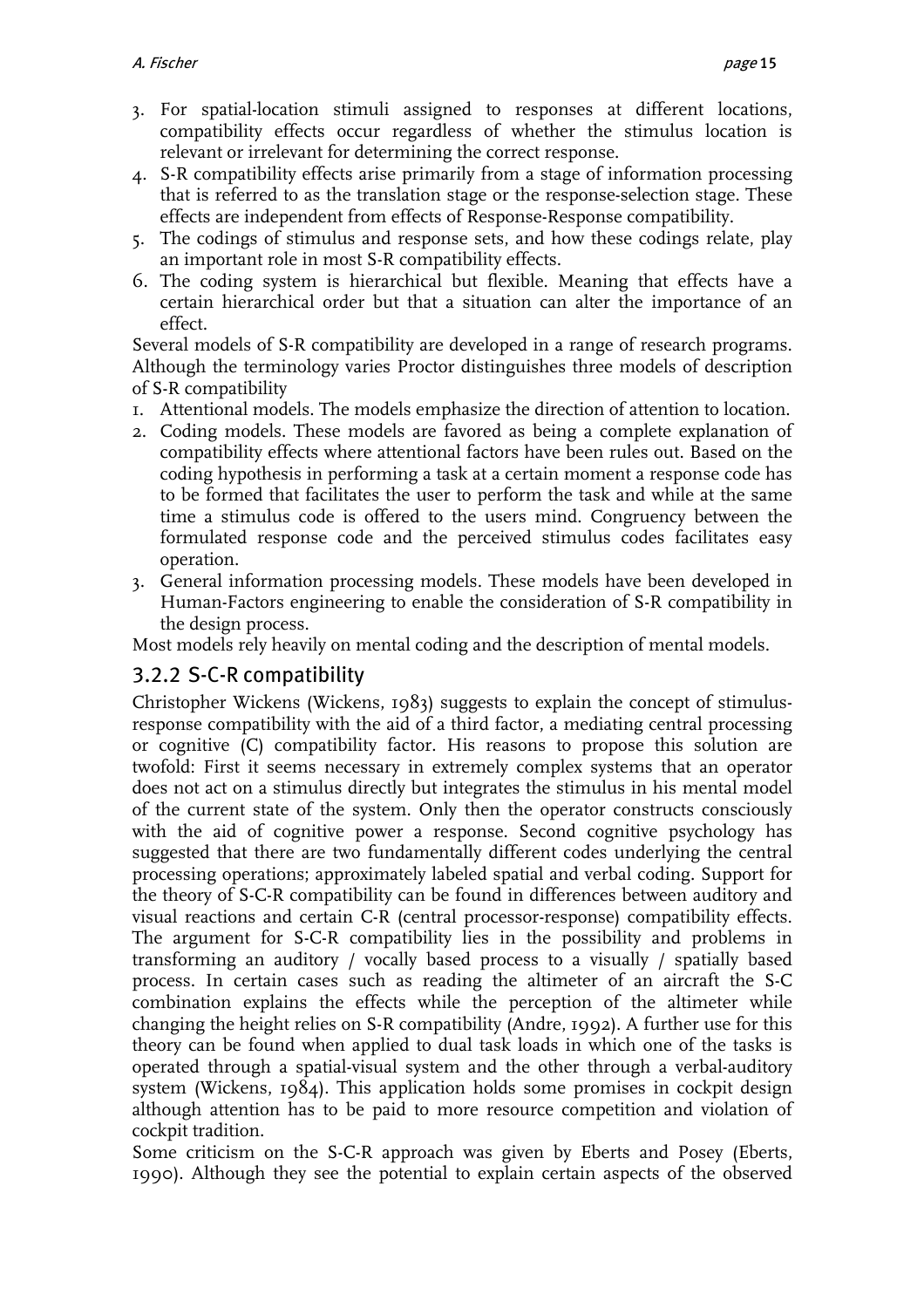<span id="page-15-0"></span>effects, the reviewers lack a method to extract experimental data with high validity. They also have some criticism on the role of the mental model in Wickens' work were it is only the binding factor for the central processing factor. The reviewers state that the mental model is more important and already shaped considerably by training and prior experience. Another study looking into the differences between the S-C-R compatibility model and the theory of dimensional overlap as suggested by Kornblum (see 3.2.3 of this paper) (Guadagnoli, 1994) suggests that the S-C-R theory is more in accordance with their experimental results than the theory of dimensional overlap. Guadagnoli maintains some reservations for his own results mainly because the task the experiment was conducted upon was a very simple task.

#### 3.2.3 Cognitive model with the use of dimensional overlap

To construct the theory of dimensional overlap a number of experiments in the S-R compatibility research field were examined. A general cognitive processing diagram was proposed to model the processes involving compatibility (Kornblum, 1990) and is represented in block diagrams. In these block diagrams clues on the mapping are placed on one path of the diagram and the knowledge of the user (e.g., experience) are placed on another path.

<span id="page-15-1"></span>

*Figure 6: Dimensional overlap as a cognitive explanation for S-R compatibility* 

When these paths overlap a situation of either compatibility or incompatibility is in effect (see fig [6.\)](#page-15-1). When these paths do not overlap no compatibility effect, neither compatibility nor incompatibility, but an indifferent process appears.

When the indifferent path is taken problem solving processes are applied. When an incompatible situation appears the user will have to cancel the automatic action triggered by the seemingly compatible mapping and has to fall back to resolving the problem using problem solving processes.

With the use of this view on compatibility effects some useful connections between seemingly unrelated effects could be made.

Experiments conducted to compare results as predicted by the theory of dimensional overlap and as predicted by the theory of S-C-R compatibility as suggested by Wickens (see 3.2.2 of this paper) give strong indications that for simple situations this theory holds little predictive power (Guadagnoli, 1994).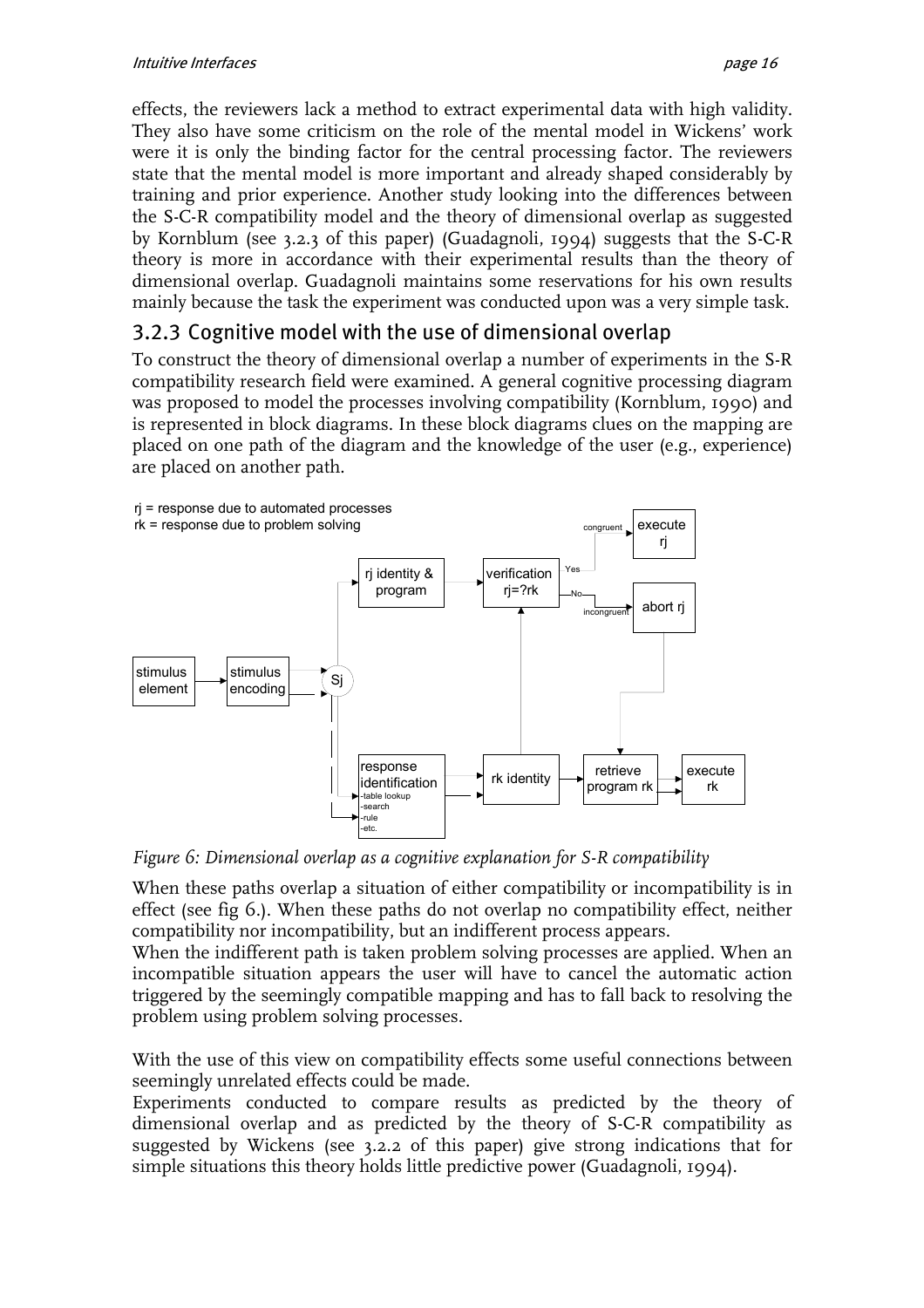<span id="page-16-0"></span>When applying and enhancing the dimensional overlap (DO) model Kornblum is able to code the Stroop and Simon effects in the same terminology as traditional S-R compatibility effects (Kornblum, 1995). In this way Kornblum finds eight different S-R ensemble types when he differentiates for multiple stimuli (such as the Stroop effect). These possibilities are compared on the presence of relevant and irrelevant stimuli and on S-S (Stimulus-Stimulus) interaction.

Based on these eight taxonomies a model is presented in which the reaction time for different tasks is predicted (Kornblum, 1999). This model was implemented for four types of interaction in a first article, a second article treating the other taxonomies is forthcoming (Kornblum, in preparation). A computer application is presented to simulate the different possible reaction times (the  $\overline{DO}$  '98 model<sup>2</sup>).

#### 3.2.4 GOMS based hierarchic description of compatibility

Based on the GOMS method (Card, 1983), three leading compatibility experiments (Fitts and Seeger, 1953; Duncan, 1977; Morin and Forrin, 1962) were analysed (Rosenbloom, 1988).

A description of these experiments was made based on goal hierarchy. The assumption was taken that the total reaction time was constructed from a certain processing time for each processing cycle with an added initial base time.

For the separate experiments a high fit was found between the proposed model based on the hierarchic method and the experimental results (Duncan,  $r^2 = 0.98$ 1, Fitts,  $r^2$  = 0.999 and Morin  $r^2$  = 0.900). A slight difference in cycle processing time was found between the experiments. There was however a large difference between the base times.

When the results were combined with a single cycle processing time a high fit was found  $(r^2=0.933)$ . To obtain this fit the values had to be corrected for base times typical for each of the experiments.

This last leads to the main problem associated with the model of Rosenbloom and Newell. The model can simulate (afterwards) effects when the base time is added for an existing test, but because this value is not known for new situations, it cannot predict results in a new test

Another problem or important omission in this model is the fact that it cannot simulate the error rate, another important indicator of compatibility.

# 4 Grouping and Configuration

The use of grouping and configuring could help in translating the internal structure of the application toward a psychological understandable structure.

Only a few papers were published in which configuration of control elements as a powerful tool is described.

Some early recommendations on the configuration of control panels of large industrial plants were made (mid 1960's end of 1970's) but those recommendations were mainly concerned with the anthropometric aspects of the control panel (Sargent, 1997).

One of the few recent papers takes on the design of a control panel of a nuclear power plant. Sargent and her colleagues order the controls and displays according to a cognitive ordering based upon the analytic hierarchy process of Saaty (Saaty, 1977). Although the method suggested by Sargent is highly formalized and has

<span id="page-16-1"></span> $\overline{a}$ 2 The Kornblum Lab Homepage, *http://www-personal.umich.edu/~kornblum/,* University of Michigan, Michigan: USA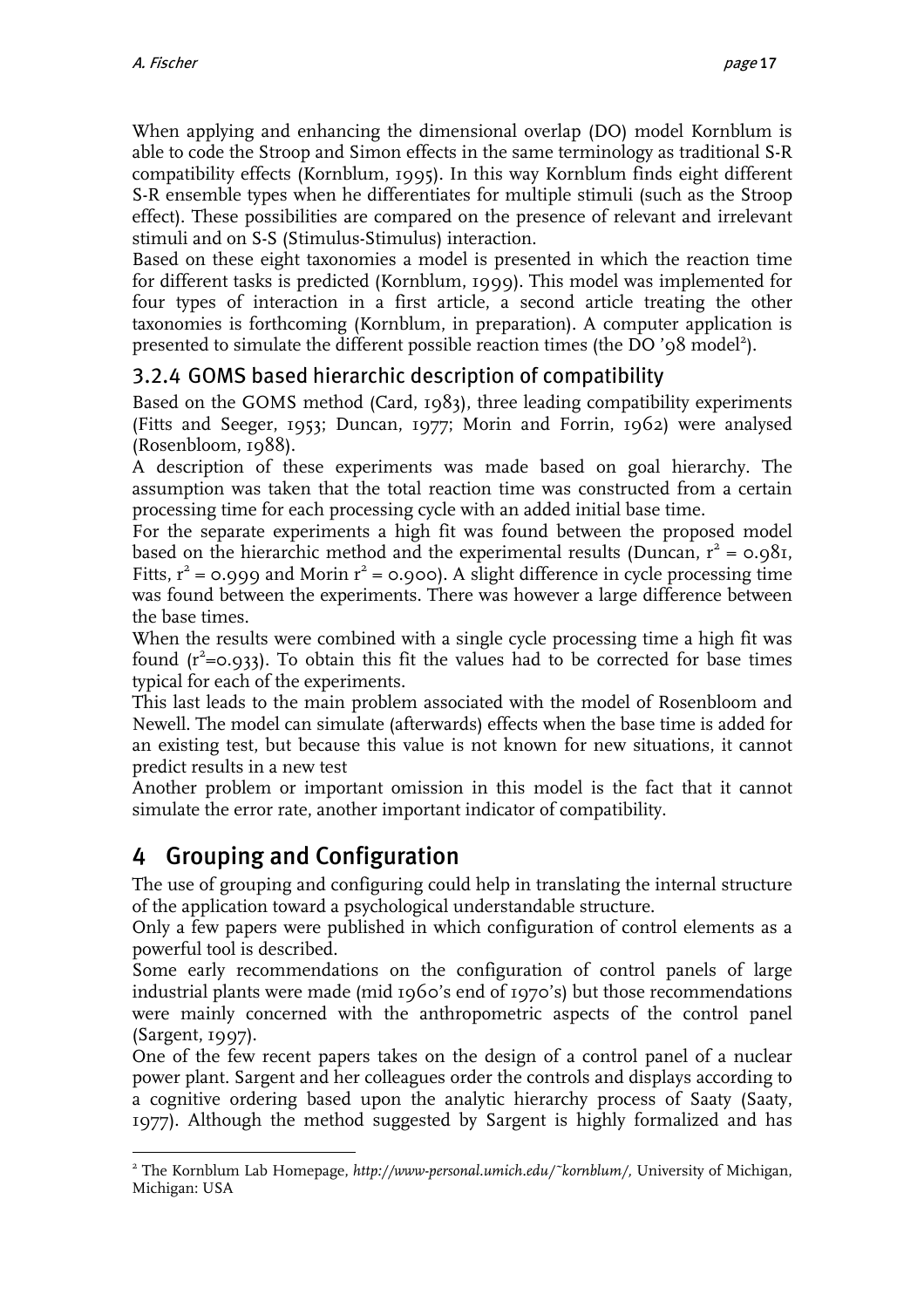<span id="page-17-0"></span>certain values it can be doubted whether it will be of major use in the design of simpler interfaces. Sargent mentions the lack of research on this field in the paper of 1997.

For the use of alphanumeric computer screens Tullis performed a series of experiments to show that clustering and grouping of certain information can give better response times and less errors. These experiments were summarized in the development of a computer program (Tullis, 1985) and a chapter in the Handbook of Human Computer interaction (Tullis, 1988).

Basic research into cluster analysis for computer graphics as an aid for relational judgement based upon theories of perceptual grouping was done by Liu and Wickens (Liu, 1992). Wickens performed other research programs in which relations between displays according to Gestalt (Wickens, 1992) laws and the proximity compatibility which is derived from the Gestalt law of proximity (Wickens, 1995) are shown. Most of these research programs are directed at display configuration and design or even multi-sensory stimuli and are of a high abstract and fundamental level, which means that it cannot be easily applied in a wide range of applications.

Gestalt laws themselves were formulated early in this century to explain holistic effects that could not be explained by traditional, compositional perception theories. One of the forerunners of the Gestalt theories, Koffka, formulated (amongst others) Gestalt laws of proximity, (Koffka, 1935). These theories had a high impact and influenced later research into the perception of visual stimuli. The view of Gibson on the perception of vision (Gibson, 1950) has certain aspects in common with the Gestalt psychologists, but his more holistic and ecological approach can explain more actual facts. It is not in the scope of this report to embellish any further on this widespread field of research and theory, although these lines are far to few to even give a glimpse of the ideas of either Gestalt or Gibson.

#### 4.1 Cluster analysis in relational judgement

Based on work of Garner and Pomeranz; Liu and Wickens (Liu, 1992) performed tests to validate the proximity compatibility of Wickens (Wickens, 1990). Subjects were asked to detect the number of clusters for four representations of a data set in a matrix form. These four representations are a digit form, clustered by size, clustered by color or clustered by  $3$ -D line length<sup>3</sup>. For all representations, except for 3-D line length, observations from clustered displays recorded significant smaller error scores and faster response times than observations from the data set put in a random order. This experiment suggests that color, size and digit representation of data in clusters enhances the awareness of people that data points are related.

#### 4.2 Alphanumeric computer displays

For the use of alphanumeric displays experiments have been performed that show that an effect on human performance can be found for overall density, local density, and grouping of variables (Tullis, 1983). The performance seems to be related to measure described by a '∩' shape function (inverted 'U' shape as Tullis calls it). Thus, at low levels of the measure increases have a beneficial effect while at high levels of the measure increases have a detrimental effect (Tullis, 1983). No empirical evidence was found on the effects of layout on human performance. Structured information was faster read and understood than narrative information. When related information is grouped the search time in general improves even if the

<span id="page-17-1"></span> $\overline{a}$ <sup>3</sup> 3-D line length indicates a line in a 3 dimensional orthogonal space with its base in the x-y plane and a certain length in the z-direction.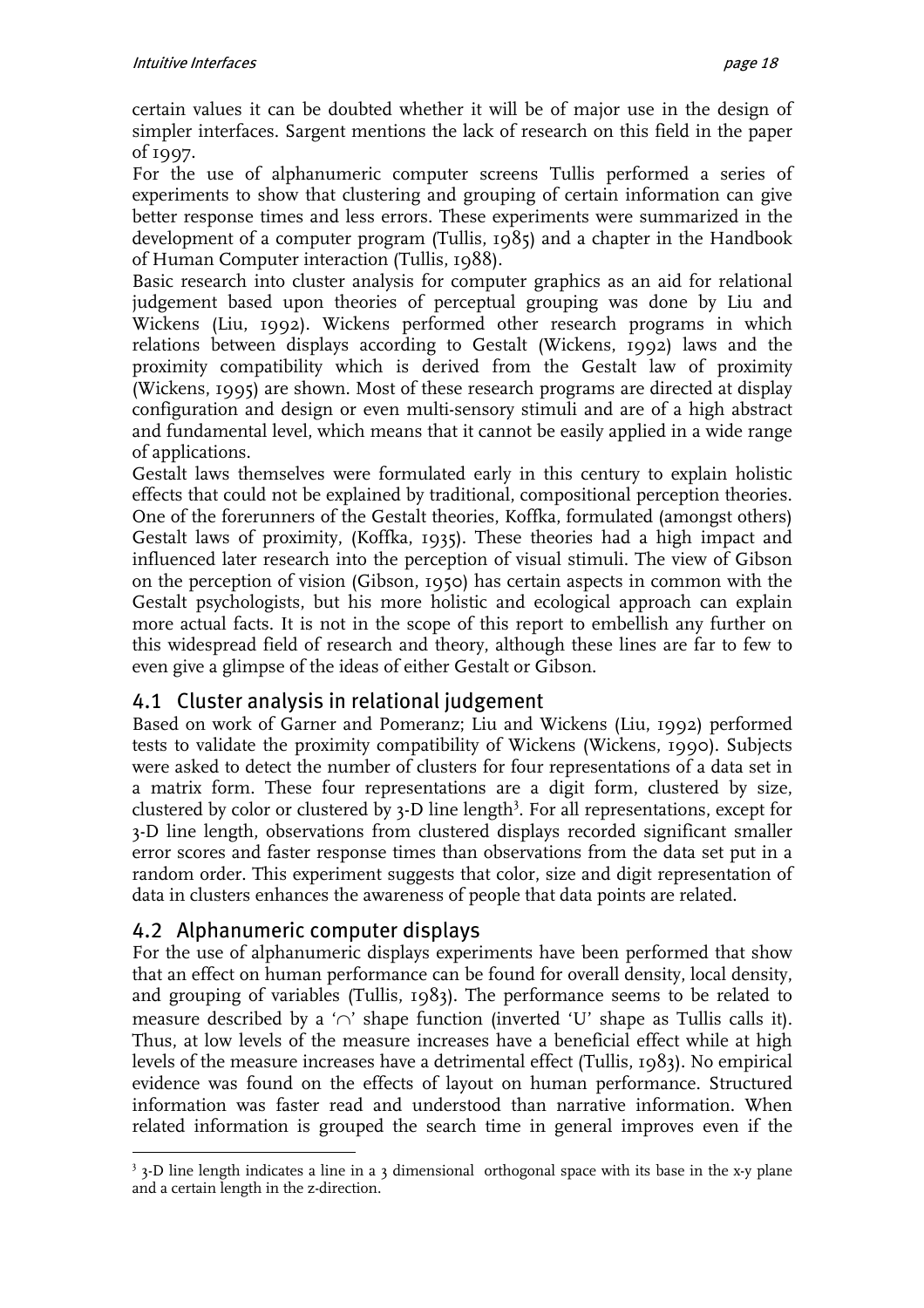<span id="page-18-0"></span>overall density is high. When the average size of groups remains below a visual angle of 5 degrees the search time is most closely related to the number of groups. With visual angles above this angle of  $5^\circ$  the search time is most closely related to the size of the groups (Tullis, 1986). Based on these findings Tullis has developed a computer program that analyses display layout for alphanumeric displays and suggest grouping and layout changes (Tullis, 1985). In a chapter on display design issues Tullis recommends a number of factors in the layout to take into account. Among those are: sequence of use, conventional usage (standardization), importance, frequency of use, generality versus specificity, alphabetical or chronological (Tullis, 1988).

#### 4.2.1 Other automated layout construction

A number of other publications in which computer generated grouping is formalized have been published. Computer programs were derived from these formalizations to perform the task of configuring control panels and even control rooms (Hendy,  $1989$ ).

Sargent (Sargent, 1997) found only limited literature on the field of configuration but in this research program not only anthropometric but also cognitive aspects, albeit in limited amount, were considered. A mathematical model to construct interfaces of large layouts such as power plants was built.

#### 4.3 Anthropometric view

A number of publications on the configuring of control elements from an anthropometric view were published (Sanders, 1987). These configurations were examined in particular for control rooms of large industrial plants. A major point of view in the design of these layouts was an anthropometric view.

The configuration has to be optimal for human sensory, anthropometric and biomechanical characteristics. Hardly any attention was paid to the understanding of the provided layout by the user although Sanders gives an example were a control panel is enhanced by emphasizing control relations by drawing boxes around related controls. Most connections have to be made intuitively though.

#### 4.3.1 Principles of arrangement

Sanders (Sanders, 1987) recommends several principles of arrangement

- Sequence of use principle Sequences of actions should be followed in the design of the layout. This principle lowers the time of operation by a large amount.
- Functional principle Related functions should be placed together. This reduces the mean time of operation considerably.
- Importance principle Vital functions should be placed in easily accessible places. Although it does not improve operation time the principle is still recommended because less errors especially under stressful circumstances are to be expected.
- Frequency of use principle Functions that are used often should be located in convenient positions.

When a layout is designed according to the sequence of use principle the highest operating speed is achieved, followed by an interface designed on the functional principle.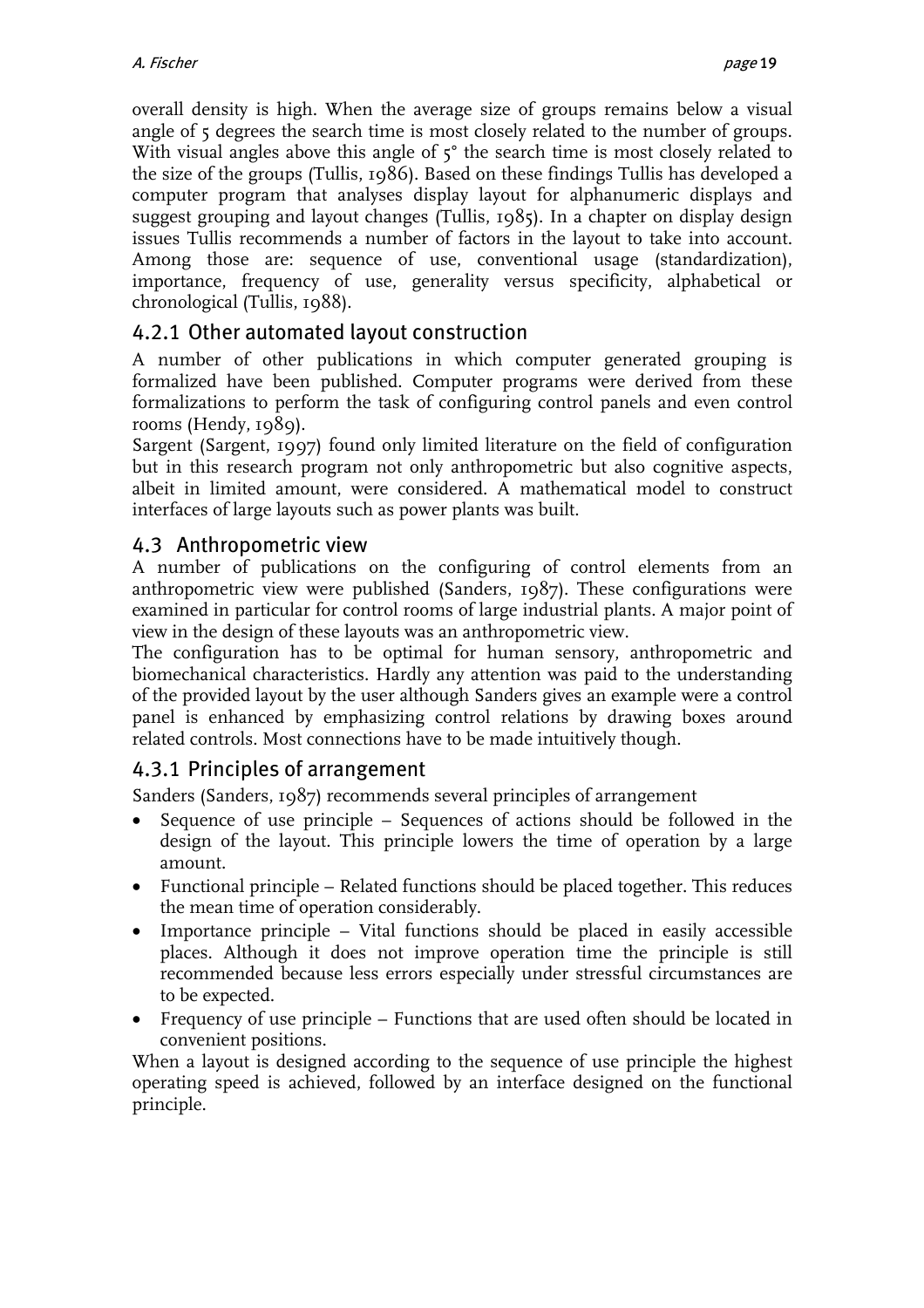# <span id="page-19-0"></span>5 Conclusions

The use of natural mapping and results of S-R compatibility studies is limited by a number of aspects.

Concerning the seven principles for changing difficult tasks into simple ones some remarks can be made. It can be noted that except the fact that Norman's principles are formulated in a narrative rather than a formal way the current state of the research also does not allow making the seven principles of Norman useable as a set of operational design guidelines.

Necessary developments are:

- The development of a methodological framework in which all principles are incorporated.
- The formalization, unification and complementation of all relevant knowledge.

To render the concept of natural mapping operational as an independent design aid certain developments are necessary:

- A formal framework describing all factors involved in natural mappings should be formulated.
- All factors that are placed into this framework should be described in similar formal ways.
	- Taking together all the numerous research projects on this topic, a 'general' compatibility theory has to be formulated. In this theory result from several types of compatibility must be united.
	- A general formalization of the involved cognitive work and the construction of mental models must be developed.
	- A description of a way to organize different cultural user groups and how to describe the involved factors must be developed.
	- An overview of the effects and real influence of biological factors must be made and formalized.
- Additional research into some of the aspects of natural mapping has to be done:
	- The power and possibilities of grouping and configuration in natural mapping should be investigated.
	- A more exact description of mental models should be generated
	- More knowledge on the effects of culturally (and otherwise) determined differences between users should be found.

When in the future all these aspects are fulfilled Norman's seven principles could form the backbone of a design methodology. With the current state of research natural mapping alone could be a powerful tool in developing user products and applications. It might be possible to build a full methodology based on this first start. This is partly so because other principles are based on similar factors which play an important role in natural mapping. However some research into fundamental research areas has to be performed and the concept of natural mapping should be formalized before this could be applied.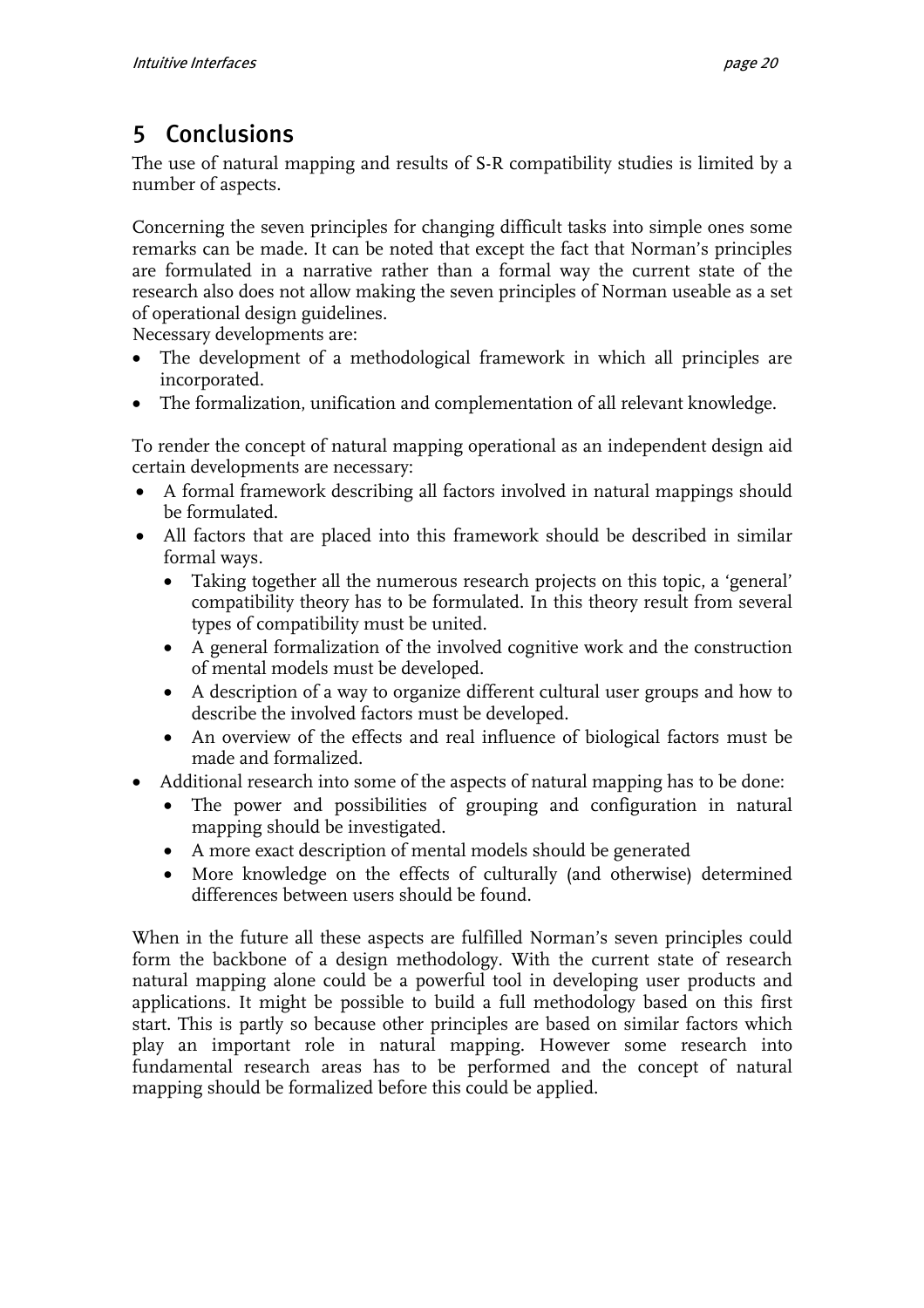## <span id="page-20-0"></span>Bibliography

- Andre, Anthony D. & Wickens, Christopher D. (1992) Compatibility and consistency in display-control systems: implications for aircraft decision aid design, *Human Factors, 34(6),* 639-653
- Brebner, John & Sandow, Bevin (1976) The effect of scale side on population stereotype, *Ergonomics, 19(5),* 571-580
- Card, Stuart K., Moran, Thomas P. & Newell, Allen (1980) Computer text-editing: An information-processing analysis of a routine cognitive skill, *Cognitive Psychology, 12,* 32- 74
- Card, Stuart K., Moran, Thomas P. & Newell, Allen (1983*) The psychology of human-computer interaction,* Hillsdale, NJ, USA: Lawrence Erlbaum
- Carswell, C. Melody & Wickens, Christopher D. (1996) Mixing and matching lower-level codes for object displays: evidence for two sources of proximity compatibility, *Human Factors, 38(1),* 1-22
- Chapanis, Alphonse & Lindenbaum, Lionel E. (1959) A reaction time study of four controldisplay linkages, *Human Factors, 1(nov-1959),* 1-7
- Chapanis, Alphonse & Lockhead, Gregory R. (1965) A test of effectiveness of sensor lines showing linkages between displays and controls, *Human Factors, 7,* 219-229
- Chapanis, Alphonse & Mankin, Donald A. (1967) Test of ten control-display linkages, *Human Factors, 9,* 119-126
- Courtney, Alan J. (1992) Control-display stereotypes for multicultural user systems, *IEEE transactions on systems, man and cybernetics, 22(4),* 681-687
- Duncan, J. (1977) Response selection rules in spatial choice reaction tasks, in: Dornic, S. (Ed.) *Attention and Performance VI,* Hillsdale, NJ: Erlbaum, 49-61
- Eberts, Ray E. & Posey, Jack W. (1990) The mental model in Stimulus-Response Compatibility, in: Proctor, Robert W. & Reeve, T. Gilmour (Eds.), *Stimulus-Response Compatibility,* Amsterdam, NL: Elsevier Science, 389-426
- Fitts, Paul M. & Seeger, Charles M. (1953) S-R Compatibility: Spatial characteristics of stimulus response codes, *Journal of Experimental Psychology, 46,* 199-210
- Gibson, James J. (1950) *The Perception of the Visual World,* London, UK: Allen and Unwin
- Guadagnoli, Mark A. & Reeve, T. Gilmour (1994) Stimulus-Response compatibility and motor-programming effects: A test of theoretical accounts of compatibility, *Human Performance, 7,* 291-304
- Haakma, Reinder (1998) *Layered feedback in user-system interaction (Ph.D.-Thesis),*  Eindhoven, NL: Philips Electronics / Technical University of Eindhoven
- Hendy, Keith C. (1989) A model for Human-Machine-Human interaction in workspace layout problems, *Human Factors, 31(5),* 593-610
- Hoft, Nancy L. (1996) Developing a cultural model, in: Nielsen, Jakob & del Galdo, Elisa (Eds.) *International interface design,* 41-73, Chichester, UK: Wiley
- Koffka, K. (1935) *Principles of Gestalt,* New York, USA: Harcourt Brace
- Kornblum, S., Hasbroucq, T. & Osman, A. (1990) Dimensional overlap: cognitive basis for stimulus-response compatibility – A model and taxonomy, *Psychological Review, 97,* 253- 270
- Kornblum, Sylvan, Stevens, Gregory T. & Requin, Jean (1999) The effects of irrelevant stimuli: 1 The time course of Stimulus-Stimulus and Stimulus-Repsonse consistency effects with Stroop-like stimuli, Simon-like tasks and their factorial combinations, *Journal of Experimental Psychology: Human Perception and Performance, 25,* 688-714
- Kornblum, Sylvan & Lee, Ju-Whei (1995) Stimulus-Response compatibility with relevant and irrelveant stimulus dimensions that do and do not overlap with the response, *Journal of Experimental Psychology: Human Perception and Performance, 21,* 855-875
- Kornblum, Sylvan (in preparation) *The effects of irrelevant stimuli: 2 Congruence, Stimulus-Stimulus consistency and Stroop tasks.* Manuscript in preparation
- Liu, Yili & Wickens, Christopher D. (1992) Use of computer graphics and cluster analysis in aiding relational judgement, *Human Factors, 34(2),* 165-178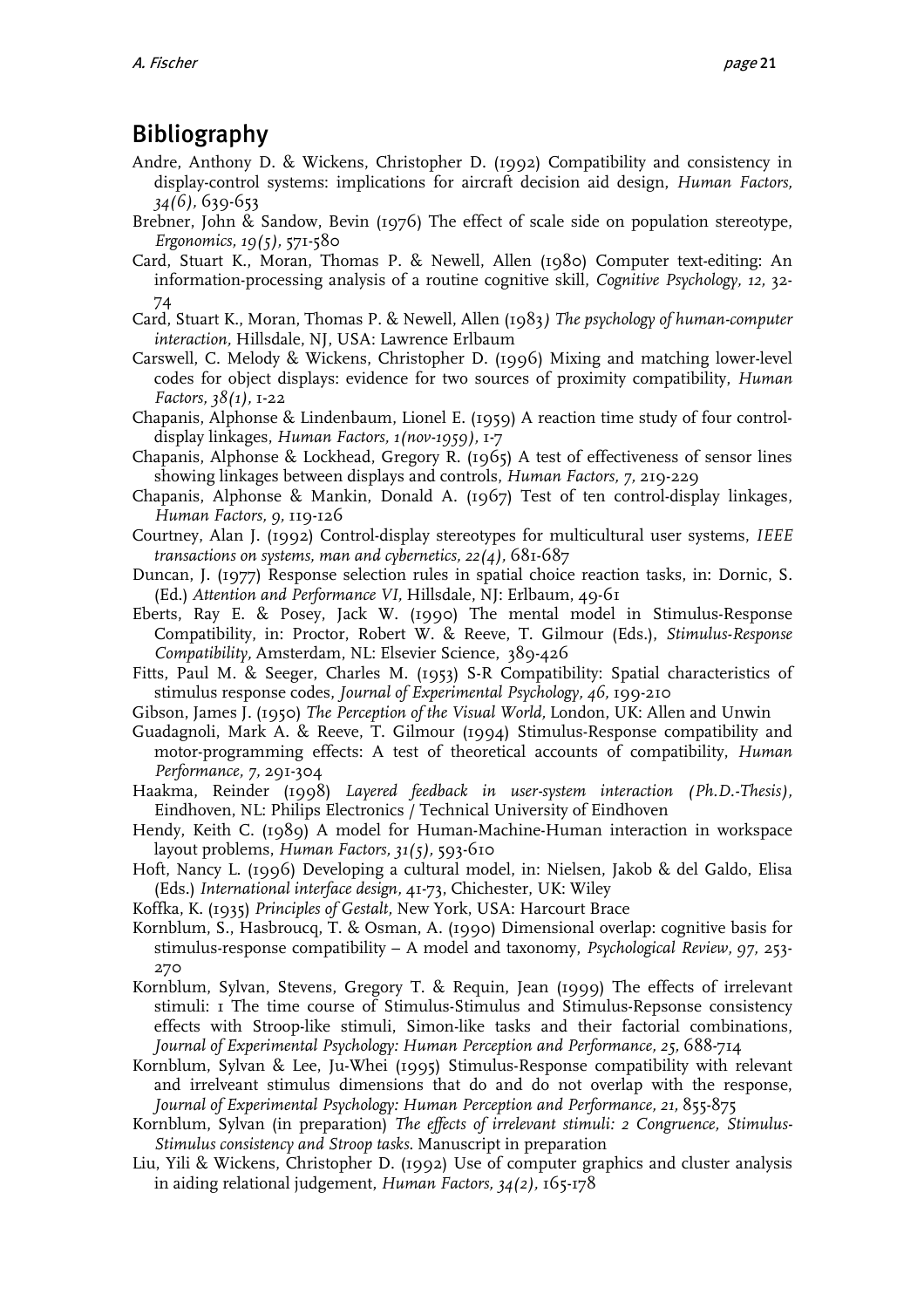- MacLeod, Colin M. (1991) Half a century of research on the Stroop effect: An integrative review, *Psychological Bulletin, 109(2),* 163-203
- Michaels, Claire F. (1988) S-R compatibility between response position and destination of apparent motion: evidence of the detection of affordances, *Journal of Experimental Psychology: Human Perception and Performance, 14(2), 231-240*
- Miller, George A. (1956) The magical number seven, plus or minus two: some limits on our capacity for processing information, *Psychological Review, 63(2),* 81-97
- Morin, Robert E. & Grant, David A. (1955) Learning and performance of a key pressing task as a function of the degree of spatial stimulus-response correspondence, *Journal of Experimental Psychology, 49,* 39-47
- Neerincx, Mark A. (1995) *Harmonizing tasks to human knowledge and capacities (Ph.D.- Thesis),* Groningen, NL: Rijskuniversiteit Groningen
- Norman, Donald A. (1988) *The Psychology of Everyday Things* (reprinted *as 'The Design of Everyday Things',* 1998), New York, USA: Bantam Books
- Norman, Donald A. (1998) *The invisible computer; Why good products can fail, the personal computer is so complex and information appliances are the solution,* Cambridge Massachusetts, USA: MIT press
- Osborne, David W. & Ellingstad, Vernon S. (1987) Using sensor lines to show controldisplay linkages on a four burner stove, in: *Proceedings of the human factors society – 31st annual meeting – 1987,* 581-584
- Payne, Stephen J. (1991) A descriptive study of mental models, *Behaviour & Information Technology, 10(1),* 5-21
- Payne, Stephen J. (1995) Naïve judgements of Stimulus-Response compatibility, *Human Factors, 37(3),* 495-506
- Petropoulos, Harry & Brebner, John (1981) Stereotypes for direction-of-movement of rotary controls associated with linear displays: the effects of scale presence and position, of pointer direction, and distances between the control and the display, *Ergonomics, 24(2),*  143-151
- Proctor, Robert W. & Reeve, T. Gilmour (1990) Research on Stimulus-Response compatibility: toward a comprehensive account, in: Proctor, Robert W. & Reeve, T. Gilmour (Eds.), *Stimulus-Response Compatibility,* Amsterdam, NL: Elsevier Science, 483- 494
- Proctor, Robert W., Zandt, Trisha van, Lu, Chen-Hui & Weeks, Daniel J. (1993) Stimulus-Response compatibility for moving stimuli: Perception of affordances or directional coding, Journal of Experimental Psychology: Human Perception and Performance, 19(1), 81-91
- Ray, R. D. & Ray, W. D. (1979) An analysis of domestic cooker design, *Ergonomics, 11,* 1243- 1248
- Rosenbloom, Paul S. & Newell, Allen (1988) An integrated computational model of stimulus-response compatibility and practice, in: Bower, G. H. (Ed.) *The Psychology of Learning and Motivation 21,* 3-52 San Diego, USA: Academic Press
- Saaty, Thomas L. (1977) A scaling method for priorities in hierarchical structures, *Journal of Mathematical Psychology, 15,* 234-281
- Sanders, Mark S. & McCormick, Ernest J. (1987) *Human factors in engineering and design, 6th edition,* New York, USA: McGraw-Hill
- Sargent, Tiffany, A, Kay, Michael G. & Sargent, Robert G. (1997) A methodology for optimally designing console panels for use by a single operator, *Human Factors, 39(3),*  389-409
- Shinar, David & Acton, Marie B. (1978) Control display relationships on the four-burner range: population stereotypes versus standards, *Human Factors, 20,* 13-17
- Simon, J. Richard (1990) The effects of an irrelevant directional cue on human information processing, in: Proctor, Robert W. & Reeve, T. Gilmour (Eds.), *Stimulus-Response Compatibility,* Amsterdam, NL: Elsevier Science, 31-86
- Smets, Gerda (1986) *Vormleer de paradox van de vorm* (in Dutch)*,* Amsterdam, NL: Bert Bakker